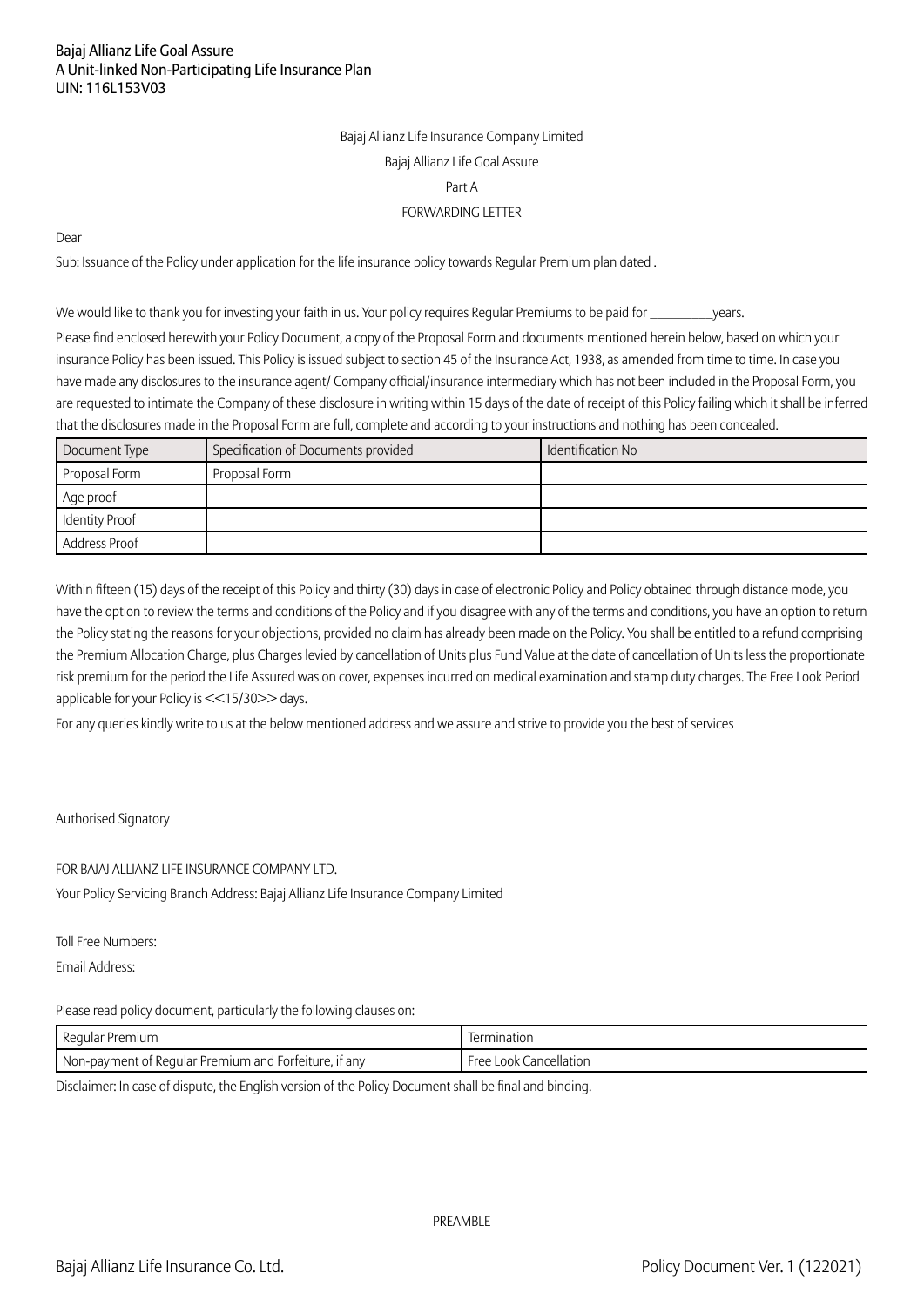The Company has received a Proposal Form, declaration and the first Regular Premium from the Policyholder / Life Assured as named in this Schedule. The said Proposal Form and declaration along with any statement, report or other document leading to the issue of this Policy and referred to therein having been accepted and agreed to by the Company and the Policyholder as the basis of the contract of insurance, both parties to the Policy do hereby further accept and affirm that the Policy, in consideration of Regular Premium received and subject to due receipt of subsequent Regular Premium as set out in the Schedule with all its parts (Policy Document and Endorsements if any), shall be subject to the terms and conditions as contained in this Policy.

**SCHEDULE** 

Name of the Policyholder

Address

Address

Pin code

| Gender<br>.  |       | Date of Birth |  |
|--------------|-------|---------------|--|
| Age at Entry | Years | Age<br>. .    |  |

#### Name of the Life Assured

| Policy No.                   |                                                                                                                                                                             | Product Name<br>Bajaj Allianz Life Goal Assure |  |  |  |
|------------------------------|-----------------------------------------------------------------------------------------------------------------------------------------------------------------------------|------------------------------------------------|--|--|--|
| Product Code                 |                                                                                                                                                                             |                                                |  |  |  |
| Unique Identification No.    |                                                                                                                                                                             | Policy Commencement Date                       |  |  |  |
| Date of Commencement of Risk |                                                                                                                                                                             | Date of Birth                                  |  |  |  |
| Age                          |                                                                                                                                                                             | Age                                            |  |  |  |
| Gender                       |                                                                                                                                                                             |                                                |  |  |  |
| Policy Term                  |                                                                                                                                                                             | Sum Assured (Rs.)                              |  |  |  |
| Premium Paying Term (PPT)    |                                                                                                                                                                             | Premium Payment Frequency                      |  |  |  |
| Due Date of Last Premium     |                                                                                                                                                                             | <b>Maturity Date</b>                           |  |  |  |
| Regular Premium (Rs.)*       |                                                                                                                                                                             | Due Dates of Premium                           |  |  |  |
| Maturity Benefit             | Fund Value                                                                                                                                                                  |                                                |  |  |  |
| Death Benefit                | Higher of (Sum assured or Regular Premium Fund Value) PLUS Higher of (Top-up Sum Assured or Top-up<br>Premium Fund Value), OR Guaranteed Death Benefit, whichever is higher |                                                |  |  |  |

#### Details of the Nominee

| Nominee(s)<br>Name | Nominee(s)<br>Age(s) | Percentage<br>Share | Relationship<br>to the Life<br>Assured | Appointee Name<br>[in case the Nomi-<br>nee(s) minor(s)] | Appointee(s)<br>Gender | Appointees<br>Relationship to<br>the Nominee | Appointee(s)<br>Relationship to the<br>Annuitant |
|--------------------|----------------------|---------------------|----------------------------------------|----------------------------------------------------------|------------------------|----------------------------------------------|--------------------------------------------------|
|                    |                      |                     |                                        |                                                          |                        |                                              |                                                  |
|                    |                      |                     |                                        |                                                          |                        |                                              |                                                  |
|                    |                      |                     |                                        |                                                          |                        |                                              |                                                  |
|                    |                      |                     |                                        |                                                          |                        |                                              |                                                  |
|                    |                      |                     |                                        |                                                          |                        |                                              |                                                  |

Details of Servicing Insurance Agent/Insurance Intermediary

| Name         | Code      |  |
|--------------|-----------|--|
| Address      |           |  |
| Phone Number | E-Mail Id |  |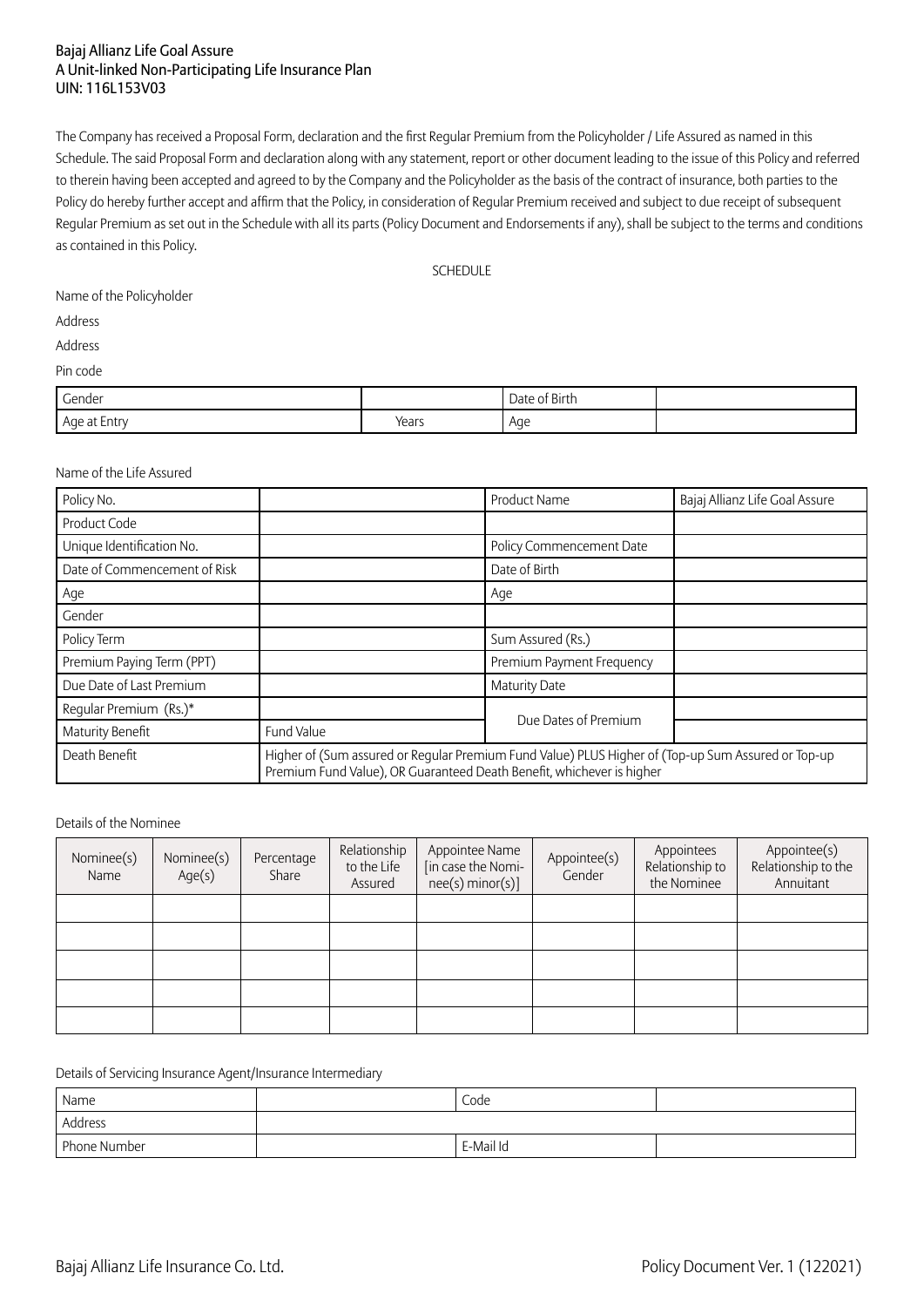REGULAR PREMIUM PAYABLE FOR SELECTED PREMIUM PAYMENT FREQUENCY: ₹

In Words: Rupees ……………………………………………………………………………….Only

Charges:

• Premium Allocation Charge: Nil

• Other Charges: Please see Section 15 below

To whom the Benefits are Payable: The Benefits are payable to the Claimant, limited at all times to the monies payable under this Policy.

The Policy shall be subject to and governed by the terms of the Policy Document along with the Schedule contained herein and endorsements if any, made from time to time and all these shall together form a single agreement.

Tax laws are subject to change. All taxes, including applicable GST and cess, either existing or those that may apply in future (including enhancements of existing taxes) will be charged extra. Payment of such taxes shall be the responsibility of the Policyholder.

Bajaj Allianz Life Insurance Company Ltd. does not provide any warranty or assurance that the Policyholder will be, by virtue of purchasing this Policy, eligible for any income tax or other tax rebate or relief.

Signed on behalf of Bajaj Allianz Life Insurance Company Limited for Policy No.

Affix Stamp ₹

Issued on Authorised Signatory:

ON EXAMINATION OF THE POLICY, if the Policyholder notices any mistake, the Policy Document is to be returned for correction to the Company.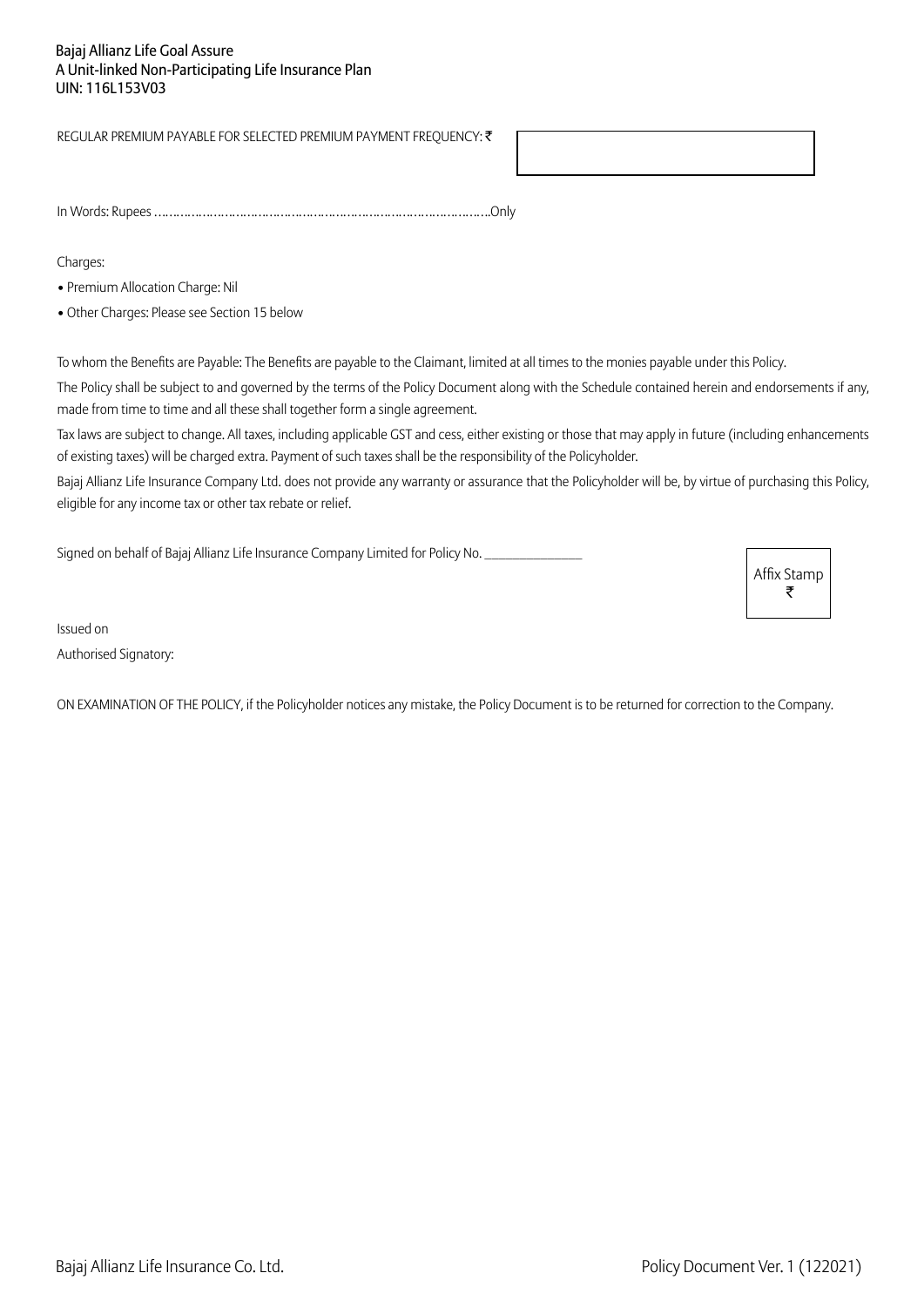# "IN THIS POLICY, THE INVESTMENT RISK IN THE INVEST-MENT PORTFOLIO IS BORNE BY THE POLICYHOLDER"

# Part B

This Policy is issued on the basis of the information given and declarations made by the Policyholder in the Proposal Form and any information/documentation accompanying the Proposal Form, which is incorporated in the Policy and forms the basis of this Policy. The following terms shall have the meaning assigned to them below, wherever these terms appear in the Policy Document. The singular includes the plural and references to the male include the female where the context so permits.

- 1. Definitions & Abbreviations:
- a) "Age" means age at last birthday.
- b) "Annual Premium" means the amount of Regular Premium payable by the Policyholder in a Policy Year excluding the applicable taxes, Rider Premiums, if any. The Annual Premium will be based on the prevailing Regular Premium under the Policy.
- c) "Assignee" is the individual to whom/institution to which the Assignment is made by the Policyholder.
- d) "Assignment" means transfer of rights by the Policyholder in the Policy to another individual/institution that gives the Assignee the rights to receive benefits under the Policy from the date of Assignment, for a consideration or otherwise. Assignment shall be as per Section 38 of the Insurance Act, 1938 as amended from time to time.
- e) "Business Day" means the common working day of the corporate office of the Company.
- f) "Charges" means the charges applicable to this Policy as detailed in Section 15 and Section 16 below.
- g) "Claimant" means the Life Assured (if alive) or Policyholder (if different from the Life Assured) or the assignee or the Nominee or the legal heirs of Policyholder/Nominee(s) to whom the benefits under the Policy will be payable.
- h) "Company/We" means BAJAJ ALLIANZ LIFE INSURANCE COMPANY LIMITED.
- i) "Current Assets" includes cash balance, bank Fixed Deposits (FDs) and Certificate of Deposits (CDs), commercial papers, accrued investment income (not due and due but not received) and other receivables, if any.
- j) "Current Liabilities and Provisions" includes any amount payable for the investments, the expenses for the brokerage and transaction cost, non-performing assets, Fund Management Charges and any other Charge as approved by the IRDAI, including any applicable GST and cess.
- k) "Date of Commencement of Risk" means the date specified in the Schedule (unless the Policyholder is informed otherwise by the Company) from which the risk cover of the Life Assured commences under the Policy.
- l) "Date of Discontinuance" means the date on which the Policy is converted to a Discontinued Life Policy at the expiry of the Grace Period in a Policy where the due Regular Premium has not been paid. The details are as given in Section 7 below.
- m) "Date of Surrender" means the date on which the Company receives the written communication from the Policyholder to surrender the Policy as per Section 9 below.
- n) "Death Benefit" means the benefit payable on the death of the Life Assured as mentioned in the Schedule and calculated in accordance with Section 5a) below.
- o) "Discontinuance" means the state of the Policy that could arise on account of non-payment of the Regular Premium due before the expiry of the Grace Period or surrender of the Policy during the Lock-in Period.
- p) "Discontinued Life Policy" means the Policy wherein the Policyholder has discontinued the payment of Regular Premium during the Lock-in Period and as a result of which the Policy has been subject to the action as per Section 7a) below as well as the Policies surrendered during the Lock-in Period.
- q) "Discontinued Life Policy Fund" means a segregated Fund, constituted by the Fund Value of all the Discontinued Life Policies, and is maintained by the Company, if any, in accordance with the IRDAI (Unit Linked Insurance Products) Regulations, 2019, and any subsequent modification made by the IRDAI. The investment objective of the Fund is, if any, as specified in the IRDAI (Unit Linked Insurance Products) Regulations, 2019, and any subsequent modification made therein by the IRDAI,
- r) "Discontinuance Value" has the meaning as per Section 10 below.
- s) "Fund" means separately identifiable segregated investment linked fund set up by the Company and specified in the Schedule of Investment Funds as per Section 12 below.
- t) "Fund Booster" is an amount that will be added to the Regular Premium Fund Value at the Maturity Date, as specified in Section 5d) below.
- u) "Fund Value" means sum total of the Regular Premium Fund Value and the Top up Premium Fund Value, if any.
- v) "Goods and Service Tax (GST)" means applicable tax which is charged based on the type of policy communication address of the Policyholder as stated in the Schedule and amended from time to time. The rates charged may change subject to change in rate and /or the state mentioned in the communication address of the Policyholder as on date of adjustment.
- w) "Grace Period" means a period of fifteen (15) days for a monthly Premium Payment Frequency and thirty (30) days for any Premium Payment Frequency other than monthly Premium Payment Frequency, from the due date of Regular Premium payment, without any late fee, during which time the Policy is considered to be in-force with the risk cover without any interruption as per the Policy terms and conditions.
- x) "GST" means Goods and Service Tax.
- y) "Guaranteed Death Benefit" is 105% of the all the Regular Premiums plus Top up Premiums (as applicable in the Policy) received under the Policy until the date of death of the Life Assured.
- z) "IRDAI" means the Insurance Regulatory and Development Authority of India.
- aa) "Life Assured" means the person named as the Life Assured in the Schedule whose life is assured under this Policy.
- bb) "Lock-in Period" means the first five (5) Policy Years from the Policy Commencement Date.
- cc) "Loyalty Addition" is an amount that will be added to the Regular Premium Fund Value in accordance with the manner and timelines set out in Section 5c) below.
- dd) "Maturity Benefit" is the benefit payable on the Maturity Date. The details are as given in Section 5b) below.
- ee) "Maturity Date" means the date specified in the Schedule on which the Maturity Benefit shall become payable to the Policyholder.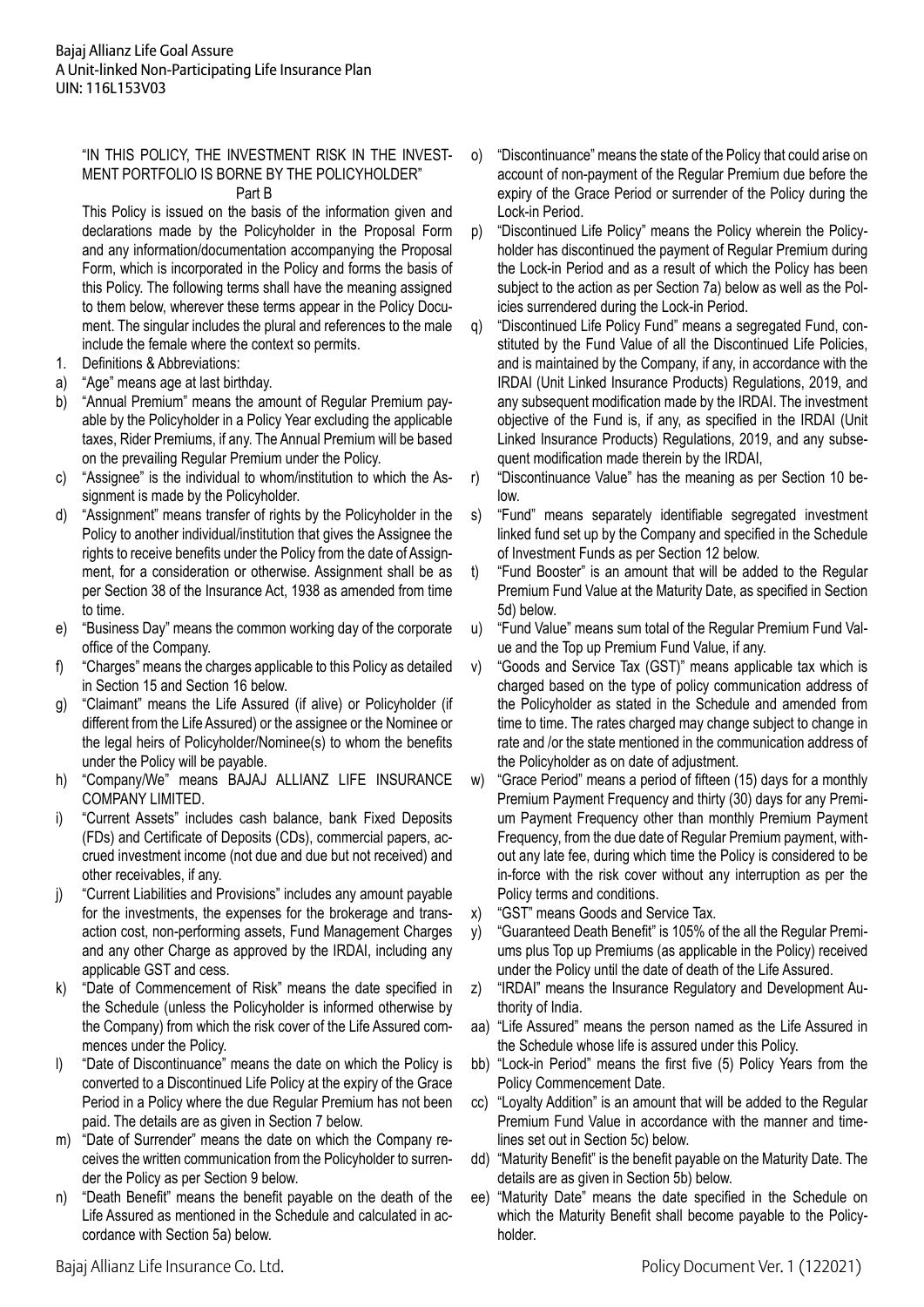- ff) "Monthly Due Date" means the date corresponding numerically with the Policy Commencement Date in each subsequent month.
- gg) "Nominee's" means the person/persons specified in the Schedule who has been nominated in writing to the Company by the Policyholder where the Policyholder and Life Assured are same. If the Life Assured is minor then, the Nominee details to be provided once he becomes major.
- hh) "Paid-up Sum Assured" means a proportion of the prevailing Sum Assured, where the proportion is the ratio of the total number of Regular Premiums paid to the total number of Regular Premiums payable under the Policy for the Premium Paying Term, subject to Section 7b) below.
- ii) "Policy" means the arrangements established by the Policy Document.
- jj) "Policy Anniversary" means the date corresponding numerically with the Policy Commencement Date in each subsequent year during the Policy Term.
- kk) "Policy Commencement Date" means the date of commencement of the Policy, as specified in the Schedule.
- ll) "Policy Document" means this policy wording, the Schedule (which is attached to and forms part of this Policy, and includes any Annexure or endorsement to it and, if more than one, then the latest in time) and the Proposal Form.
- mm)"Policyholder" means the adult person named in the Schedule who has concluded the Policy with the Company.
- nn) ''Policy Term'' means the period between the Policy Commencement Date and the Maturity Date, as specified in the Schedule.
- oo) "Policy Year" means a period of one (1) year commencing from the Policy Commencement Date or a Policy Anniversary thereof.
- pp) "Premium Allocation Rate" means the rate specified in the Schedule, which net of any GST and cess (as applicable), will be applied to the Regular Premium and Top up Premium (if any) received to arrive at the amount to be allocated in the Unit Account in respect of any Premium paid by the Policyholder.
- qq) "Premium Paying Term (PPT)" means the period specified in the Schedule during which the Regular Premium is payable.
- rr) "Premium Payment Frequency" is a regular time interval as specified in the Schedule, at which the Regular Premium is payable during the Premium Paying Term.
- ss) "Prevailing Sum Assured" is as defined under in Sum Assured.
- tt) "Prevailing Top up Sum Assured" is as defined under in Top up Sum Assured
- uu) "Proposal Form" means the Policyholder's statements in the proposal for this Policy submitted by or on behalf of the Policyholder along with any other information or documentation provided to the Company prior to inception of the Policy.
- vv) "Regular Premium" is the amount specified in the Schedule, payable by the Policyholder during the Premium Paying Term and at the Premium Payment Frequency, both, as specified in the Schedule or such latest reduced Regular Premium in the event opted for (as per the Option of Reduction in Premium in Section 11 i) below by the Policyholder in terms of this Policy.
- ww) "Regular Premium Fund Value" is equal to the total Units in respect of Regular Premiums paid under this Policy multiplied by the respective Unit Price/NAV on the relevant Valuation Date.
- xx) "Revival Period" means the period of three (3) consecutive complete years from the date of first unpaid Regular Premium during which period the Policyholder is entitled to revive the Policy which

was discontinued due to the non-payment of Regular Premium.

- yy) "Return of Mortality Charge (ROMC)" is an amount [equal to the total of all Mortality Charges (excluding any Extra Premium and/ or GST) charged under the Policy] that will be added to the Regular Premium Fund Value at the Maturity Date, as mentioned in Section 5e) below.
- zz) "Schedule" means a document which is attached to and forms a part of this Policy containing specific details of the Policy.
- aaa) "Sum Assured" is the amount as specified in the Schedule or such amounts as set out in a subsequent endorsement issued by the Company upon the Policyholder choosing any option available under the Policy. The Sum Assured prevailing on the date of death is known as Prevailing Sum Assured and will be used to determine the Death Benefit under the Policy.
- bbb) "Surrender Benefit" means the amount payable to the Policyholder on surrender as per Section 9 below.
- ccc) "Top up Premium" means any additional premium (other than Regular Premium) paid under the Policy in accordance with Section 11f) below.
- ddd) "Top up Premium Fund Value" is equal to the total Units in respect of Top up Premium, if any, received under this Policy multiplied by the respective Unit Price/NAV on the relevant Valuation Date.
- eee) "Top up Sum Assured" means the additional sum assured which is referred-to, to determine the Death Benefit payable after the Date of Commencement of Risk and calculated in accordance with Section 11f) below. It is the Top up Sum Assured as it prevails as on the date of death.
- fff) "Total premiums" paid shall be sum of all regular and top-up premiums, if any paid till date.
- ggg) "Unit" means a proportionate part of a Fund created to determine the Unit Price/NAV.
- hhh) "Unit Account" means an individual account created and administered by the Company for a Policy and consisting of Units in one or more Funds, which are valued in reference to the Unit Price/ NAV of respective Fund.
- iii) "Unit Price/NAV" means the value per Unit calculated in Rupees as follows:
- Unit Price/NAV = Market value of investment held by the Fund plus value of Current Assets less value of Current Liabilities and Provisions, if any, divided by number of Units existing on Valuation Date.

This calculation will be done before creation / redemption of Units.

jij) "Valuation Date" refers to the date when the Unit Price/NAV of the Fund is determined.

## Part C

- 2. Policy Description
- a) This is a non-participating, life, individual, Unit-Linked Regular Premium payment endowment plan.
- b) The plan provides Death Benefit, Maturity Benefit and Surrender Benefit as mentioned below.
- c) The plan also provides Loyalty Additions, Fund Boosters and Return of Mortality Charge, as mentioned respectively in Section 5c), Section 5d) and 5e) below.
- d) The Policy enables the Policyholder to participate only in the investment performance of the Funds to the extent of allocated Units and does not in any way confer any right and shall not be deemed to confer any right whatsoever on the Policyholder or the Life Assured to otherwise share in the assets, the profits or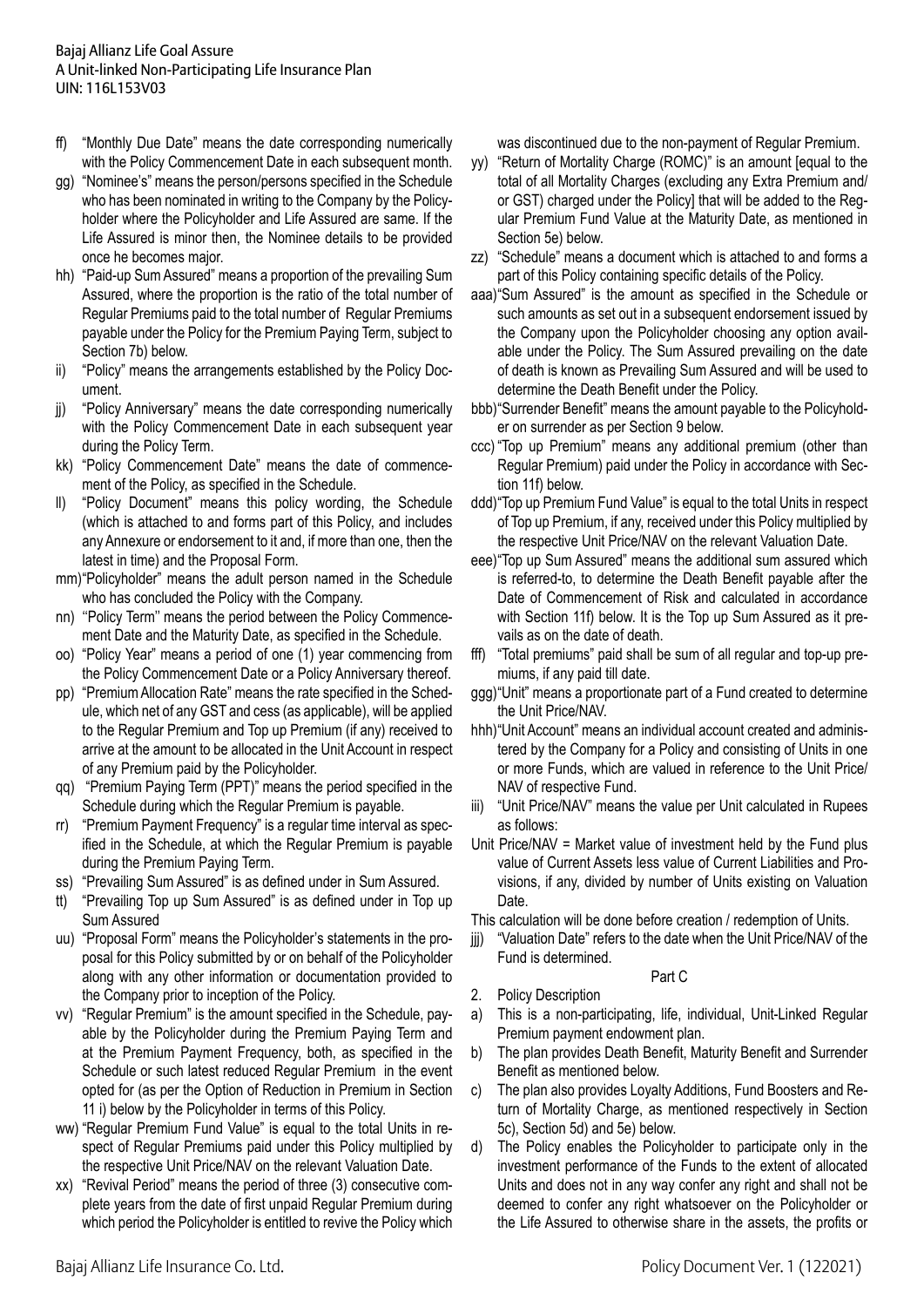surplus of the business of the Company.

- e) Policy issued to a Life Assured who is less than the Age of 18 years shall mature only after the Life Assured has attained the Age of 18 years. In such Policies, no partial withdrawals shall be allowed before the Life Assured attains the Age of 18 years.
- f) The risk on Polices issued to a Life Assured who is a minor shall commence on the Date of Commencement of Policy.
- 3. Regular Premium
- a) Regular Premium is payable in full on the Due Dates of Premium specified in the Schedule/latest-policy-endorsement or within the Grace Period. Regular Premium is payable during the entire Premium Paying Term.
- b) The Company does not have any obligation to issue a notice that Regular Premium is due or for the amount that is due.
- c) The Company will not accept as the Regular Premium, any amount less than the Regular Premium amount due.
- d) Where the Regular Premium in full has not been paid even within the Grace Period, the Policy shall be subject to the "Non-payment of Regular Premium and Forfeiture" condition(s) as per Section 7 below.
- 4. Premium Allocation

 Units are allocated under the Policy based on the amount of Regular Premium and Top Up Premium if any, the PremiumAllocation Rate and the Unit Price/NAV of each Fund on the date of allocation. Such allocations may be made up to 1/10,000th of a Unit or such other fraction as the Company may decide from time to time.

- 5. Policy Benefits
- a) Death Benefit

 On the death of the Life Assured after the Date of Commencement of Risk and before the Maturity Date, the Company shall pay the Claimant in accordance with the following:

- i. If the Policy is in force and all due Regular Premiums have been received in full until the date of the death of the Life Assured, the Death Benefit payable to the Claimant will be the higher of the following:
- (1) Higher of (prevailing Sum assured or Regular Premium Fund Value) PLUS higher of (Top up Sum Assured or Top up Premium Fund Value), all, as on the date of receipt of intimation of death of the Life Assured; and
- (2) The Guaranteed Death Benefit of 105% of all the Regular Premiums plus Top up Premiums paid until the date of death of the Life Assured.
- ii. If the Policy is being continued as a paid-up Policy in accordance with Section 7b) below on the date of death of the Life Assured, the Death Benefit payable to the Claimant will be the higher of the following:
- (1) Higher of the (Paid-up Sum Assured or Regular Premium Fund Value) PLUS higher of (Top up Sum Assured or Top up Premium Fund Value), all, as on the date of receipt of intimation of death of the Life Assured's; and
- (2) The Guaranteed Death Benefit of 105% of all the Regular Premiums plus Top up Premiums paid until the date of death of the Life Assured.
- iii. If the Policy is a Discontinued Life Policy on the date of death of the Life Assured, the Death Benefit payable to the Claimant will be the Discontinuance Value as on the date of receipt of intimation of death of the Life Assured.
- iv. Notwithstanding that mentioned in Sub-Section i & Sub-Section ii above, if settlement option (as per Section 11 e) below) is opted for at Maturity Date, then, the Death Benefit shall be the higher of (the Guaranteed Death Benefit or the Fund Value)
- v. The amount of Sum Assured, Paid Up Sum Assured and Guaranteed Death Benefit will be reduced to the extent of the partial withdrawals made from the Regular Premium Fund during the two (2) year period immediately preceding the date of death of the Life Assured. The partial withdrawal made from the Top Up Premium Fund shall not be deducted for this purpose.
- vi. Payment of the Death Benefit is subject in all cases to Section 21, Section 27 and Section 33 below.
- vii. The Death Benefit shall not be payable if the Policy has been terminated as per Section 25 below.
- viii. The Policy and all benefits under the Policy shall terminate on the date of receipt of intimation of death of the Life Assured.

Notwithstanding that mentioned above, if the death of the Life Assured, is during the Grace Period, the full Death Benefit as per Sub-Section a)(i), Sub-Section a)(ii), Sub-Section a) iii) Sub-Section a) iv) , Sub-Section a) v) , Sub-Section a) vi) , Sub-Section a) vii) above, will be payable.

b) Maturity Benefit

 On the Life Assured being alive on the Maturity Date, the Company will pay the Maturity Benefit equal to the Fund Value to the Clamant. The Maturity Benefit shall not be payable if the Policy has been terminated as per Section 28 25 below.

c) Loyalty Additions (Applicable only to those Policies where the Annual Premium specified in the Schedule is Rs.500,000 or more as on the policy commencement date AND Policy Term 10 years & above]:

 Loyalty Additions (calculated in accordance with the table below) will be added to the Regular Premium Fund Value at the end of each Policy Year commencing from the sixth (6th) Policy Year, provided that the Policy is in force and all due Regular Premiums have been received in full as on the date the Loyalty Addition becomes due:

| Policy Term (in years)                                              |             |       |
|---------------------------------------------------------------------|-------------|-------|
| Loyalty Addition: as a % of<br>the One prevailing Annual<br>Premium | 0.50% 1.00% | 1.50% |

 The addition of Loyalty Additions are subject to the following:

- i) The amount of Loyalty Addition will be added into the Funds in the same proportion of the value of those Funds as at the date of the Loyalty Addition. Unit Prices/NAVs as on the date of Loyalty Addition will be used for the unitization.
- ii) No Loyalty Additions will be applicable for a Policy with Policy Term 5 years
- iii) No Loyalty Additions will be applicable with respect to any Top up Premiums paid.
- iv) No Lovalty Additions will be available in a Policy that has been terminated in accordance with Section 25 below, discontinued or converted to a paid-up policy in accordance with Section 7 below.
- d) Fund Booster (Applicable only to those Policies where the Policy Term, specified in the Schedule, is 10 years & above]: A Fund Booster (calculated in accordance with the table below) will be added to the Regular Premium Fund Value at the Maturity Date, provided that the Policy is in force and all due Regular Pre-

miums have been received in full as on the Maturity Date: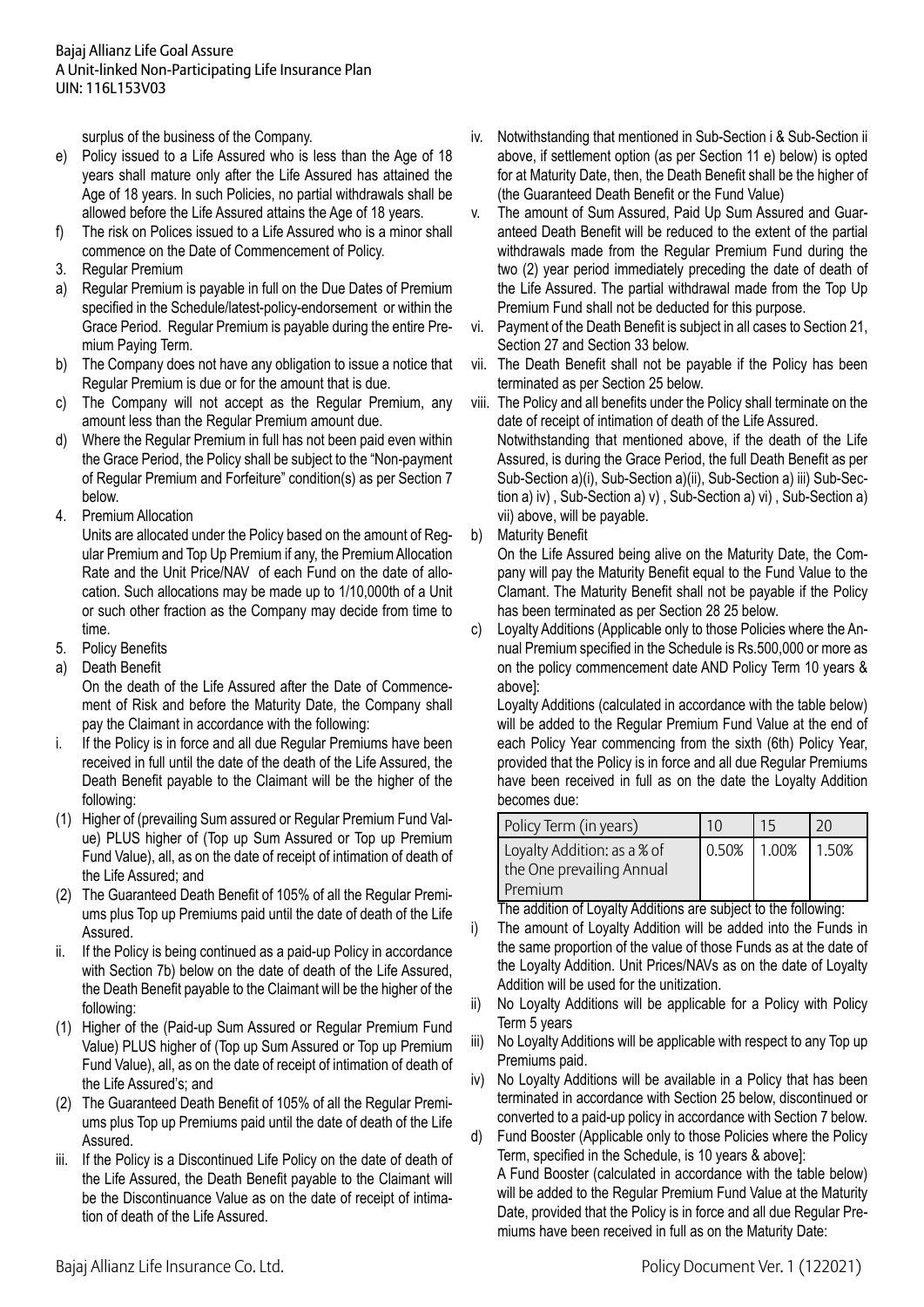| <b>Policy Term (in years)</b>                  | 10 | 15 | 20  |
|------------------------------------------------|----|----|-----|
| <b>Fund Booster: as a % of the   20%   40%</b> |    |    | 60% |
| One Annual Premium as on                       |    |    |     |
| the policy commencement                        |    |    |     |
| date                                           |    |    |     |

 The addition of a Fund Booster is subject to the following:

- i) The amount of Fund Booster will be added in the Funds in the same proportion as the value of those Funds as at the date of the Fund Booster addition. Unit Price/NAV as on the date of Fund Booster addition will be used for the unitization.
- ii) No Fund Booster will be applicable for a Policy with Policy Term 5 years.
- iii) No Fund Booster will be applicable with respect to any Top up Premiums paid.
- iv) No Fund Booster will be available in a Policy that has been terminated in accordance with Section 25 below, discontinued or converted to a paid-up policy in accordance with Section 7 below).
- e) Return of Mortality Charge:

 An amount equal to the total of all the Mortality Charges deducted, in accordance with Section 15a) below during the Policy Term, will be added to the Regular Premium Fund Value and Top up Premium Fund Value, respectively, at the Maturity Date, provided that the Policy is in force and all due Regular Premiums have been received in full as on the Maturity Date. The Return of Mortality Charge is subject to the following:

- i) The amount payable under the Return of Mortality Charge shall exclude any extra mortality charges and/or any GST and cess with respect to the Mortality Charge that has been deducted.
- ii) If the Top up Fund Value is NIL at the Maturity Date, but Mortality Charge was deducted with respect to Top up Premium during the Policy Term, the amount of Return of Mortality Charge due with respect to Top up Premium will also be added to the Regular Premium Fund Value.
- iii) The amount of Return of Mortality Charge will be added in the Funds in the same proportion as the value of those Funds as at the date of the Return of Mortality Charge addition. Unit Price as on the date of Return of Mortality Charge addition will be used for the unitization.
- iv) No Return of Mortality Charge will be available in a Policy that has been terminated in accordance with Section 25 below, discontinued or converted to a paid-up policy in accordance with Section 7 below.
- f) Additional Rider Benefits No additional riders are available under the Policy Part D
- 6. Free Look Period

 Within fifteen (15) days of the receipt of this Policy and thirty (30) days in case of electronic Policy and Policy obtained through distance mode, the Policyholder may, if dissatisfied with any of the terms and conditions for any reason, provided no claim has already been made on the Policy, give the Company a written notice of cancellation along with reasons for the same, and return the Policy Document to the Company, subject to which the Company shall send the Policyholder a refund comprising the Premium Allocation Charge plus Charges levied by cancellation of Units plus Fund Value as at the date of cancellation of Units less the proportionate risk premium for the period the Life Assured was on cover, expenses incurred on medical examination and

stamp duty charges.

- 7. Non-payment of Regular Premium and Forfeiture
- a) On Discontinuance of Regular Premiums due during the first five (5) Policy Years, the Policy will be converted to a Discontinued Life Policy, immediately & automatically, (without any risk cover, any additional rider cover Guaranteed Benefit, Loyalty Addition Return of Mortality Charge or Fund Booster) at the end of the Grace Period, and the Regular Premium Fund Value less the Discontinuance/Surrender Charge along with Top up Premium Fund Value, if any, will be transferred to the Discontinued Life Policy Fund.
- i) A notice will be sent by the Company to the Policyholder within three (3) months from the date of first unpaid Regular Premium, informing the Policyholder of the status of the Policy and requesting to revive the Policy or communicate to the Company agreeing to revive the Policy within the Revival Period, by paying all due Regular Premiums, subject to Section 8 below.
- ii) If the Policyholder has opted to revive the Policy but has not revived the Policy within the Revival Period, the Discontinuance Value shall be payable as the Surrender Benefit at the end of lock-in period of five (5) Policy Years or at the end of the Revival Period, whichever is later (immediately & automatically).
- iii) If no communication is received from the Policyholder with respect to the revival of the Policy, then, immediately & automatically, the Discontinuance Value shall be payable as the Surrender Benefit at the end of lock-in period of five (5) Policy Years.
- iv) At any time the Policyholder has the option to completely withdraw from the Policy without any risk cover, any additional rider cover, Guaranteed Benefit, Loyalty Addition Return of Mortality Charge or Fund Booster and receive the Discontinuance Value (as Surrender Benefit) at the end of the lock-in period of five (5) Policy Years or the date of surrender, whichever is later.
- b) On Discontinuance of Regular Premiums due after the lock-in period of five (5) Policy Years, the Policy will be, immediately & automatically, converted to a paid-up Policy at the end of the Grace Period, with risk cover under the base Policy to the extent of the Paid-up SumAssured and without any Guaranteed Benefit, Loyalty Addition, Return of Mortality Charge or Fund Booster. All charges, as per Section 15 below, will be deducted.
- i) A notice will be sent by the Company to the Policyholder within three (3) months from the date of first unpaid Regular Premium, informing the Policyholder of the status of the Policy and requesting him to exercise one of the options mentioned below.
- (1) Option A: Revive the policy or, communicate agreeing to revive the Policy within the Revival Period, by paying all due Regular Premiums and subject to Section 8 below, OR
- (2) Option B: Intimate the Company to completely withdraw from the Policy without any risk cover or any additional rider cover, and receive the Surrender Benefit under the Policy as on the date of receipt of such intimation.
- ii) If the Policyholder has chosen the Option A above but does not revive the Policy during the Revival Period, or the Company does not receive any communication from the Policyholder, at the end of the Revival Period, if the Policy has not been revived, immediately & automatically, the Surrender Benefit under the Policy as at the end of the Revival Period will be payable.
- iii) If the Policyholder decides to surrender the Policy as per Option B above, the Surrender Benefit under the Policy as on the date of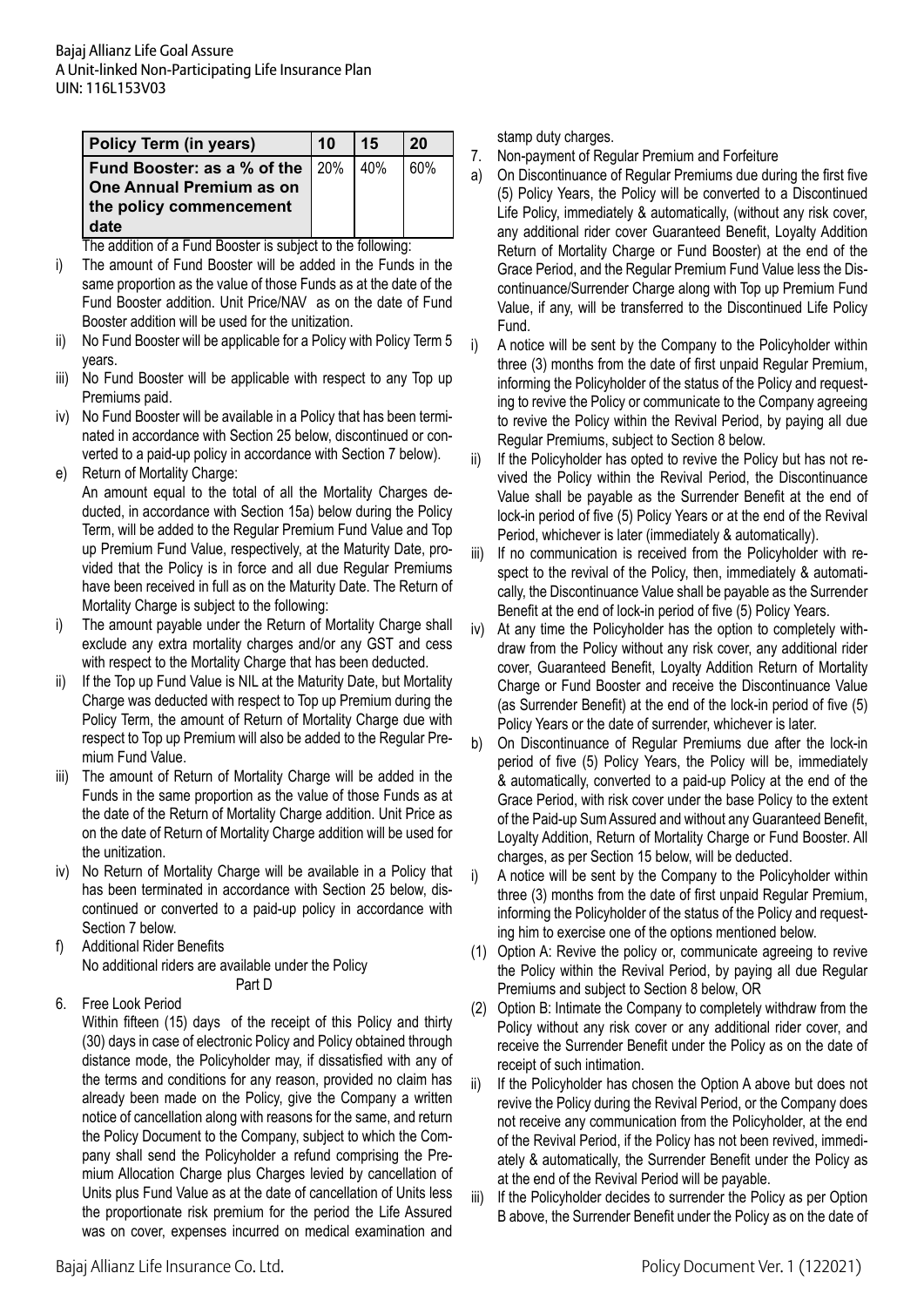receipt of such intimation, will be payable to the Policyholder.

- c) Notwithstanding anything mentioned above, on the death of the Life Assured,
- i) If the Policy is discontinued as per Sub-Section a) above, the discontinuance value as on the date of receipt of intimation at the Company's office, shall be payable as Death Benefit, and, then, the Policy will terminate.
- ii) If the Policy is discontinued as per Sub-Section b) above, the higher of the [Paid up Sum Assured or Regular Premium Fund Value] plus higher of the [Top-up Sum Assured or Top-up Premium Fund Value], if any, subject to a minimum of the Guaranteed Death Benefit less any partial withdrawals made from the Regular Premium Fund during the two (2) year period immediately preceding the death of the Life Assured, as on the date of receipt of intimation, shall be payable as the Death Benefit, and, then, the Policy will terminate
- 8. Revival

 The Discontinued Policy or paid-up Policy [as per Section 7b) above] can be revived subject to the following:

- a) The Company receives the request for revival by the Policyholder within Revival period, provided the Policy is not terminated already.
- b) Such information and documentation as may be requested by the Company is submitted by the Policyholder at his own expense.
- c) The Policy may be revived on the original Policy terms & conditions, revised terms & conditions or disallowed revival, based on Board approved underwriting guidelines.
- d) On revival of the Policy,
- i) The Policy will be revived restoring the risk cover and additional rider cover, if any.
- ii) All the due but unpaid Regular Premiums will be collected, without charging any interest or fee.
- iii) The Discontinuance Value of the Policy together with the amount of Discontinuance/Surrender Charge (without any interest) as deducted by the Company shall be restored to the applicable Fund/s available at the time of discontinuance, at their prevailing Unit Price/NAV.
- iv) The Premium Allocation Charge, Policy Administration Charge, as applicable, during the discontinuance period shall be deducted from Regular Premiums paid or from the Fund/s at the time of revival.
- v) The Policy will be revived restoring the risk cover, Guaranteed Death Benefit, Loyalty Addition, Return of Mortality Charge and Fund Booster; as per Sub-Section c) above.
- vi) The Loyalty Additions, Return of Mortality Charge and Fund Booster due but not allocated during the period the Policy was in Discontinuance, shall be added to the Regular Premium Fund Value as on the date of revival.
- 9. Surrender Benefit
- a) The Policyholder may, at any time, surrender the Policy.
- b) If the Policy is surrendered during the Lock-in Period, the Regular Premium Fund Value less the Discontinuance/Surrender Charge, if any, per Section 15f) below along with Top up Premium Fund Value, if any, (all as on the Date of Surrender) will be transferred to the Discontinued Life Policy Fund, and all risk cover under the Policy will be terminated immediately
- c) On surrender during the Lock-in Period, the option to revive the Policy will not be available to such a Discontinued Life Policy.
- d) The Discontinuance Value, as per Section 10a) below, at the end of the Lock-in Period will be payable to the Policyholder as Surrender Benefit.
- e) If the Policy is surrendered after the completion of the Lock-in Period, the Surrender Benefit payable to the Policyholder will be Fund Value as on the date of surrender.
- f) The Policy will terminate thereafter upon payment of the Surrender Benefit.
- 10. Discontinuance Value
- a) The Discontinuance Value will be the higher of:
- i) The Regular Premium Fund Value less the Discontinuance/Surrender Charge, if any, [per Section 15f) below], along with Top up Premium Fund Value, if any, all as on Date of Discontinuance/ Date of Surrender, accumulated at the rate of return earned on the Discontinuance Life Policy Fund net of Fund Management Charge (FMC) [per Sub-Section c) below]; OR
- ii) The Regular Premium Fund Value less the Discontinuance/Surrender Charge, if any, [per Section 15f) below], along with Top up Premium Fund Value, if any, all as on Date of Discontinuance/ Date of Surrender, accumulated at the minimum guaranteed rates of investment return net of Fund Management Charge [per Sub-Section c) below].
- b) As per the IRDAI (Unit Linked Insurance Products) Regulations, 2019, the current minimum guaranteed rate of investment return is 4% p.a. and the current cap on Fund Management Charge on the Discontinuance Life Policy Fund is 0.50% per annum.
- c) The Fund Management Charge and the minimum guaranteed rates of investment return [both mentioned in Sub-Section b) above], for the calculation of the Discontinuance Value may change from time to time in accordance with any change in the IRDAI guidelines/regulations in future.
- 11. Flexibilities

The Policyholder may exercise any of the following options by using the application form specified by the Company and meeting the conditions set out below:

a) Switching between Funds

If the Policyholder has chosen Investor Selectable Portfolio strategy, the Policyholder can switch Units from one Fund to another (except from/to the Discontinued Life Policy Fund), by giving written notice to the Company.

- i) The minimum switching amount is Rs.5,000 or the value of Units held by the Policyholder in the Fund to be switched from, whichever is lower.
- ii) The Company shall affect the switch by redeeming Units from the Fund to be switched from and allocating new Units in the Fund being switched to at their respective Unit Price/NAV.
- iii) The Policyholder can exercise unlimited free switches. If the policyholder has chosen Wheel of Life Portfolio Strategy, Trigger Based Portfolio Strategy or Auto Transfer Portfolio Strategy, no switching between Funds is allowed.
- b) Partial Withdrawal

 Any time after the completion of the Lock-in Period, the Policyholder will have the option to partially withdraw Units subject to following conditions:

- i. For the purpose of partial withdrawals, each payment of Top up Premium shall have a lock-in period of five (5) years from the date of its receipt.
- ii. On partial withdrawals, eligible Top up Premium units would be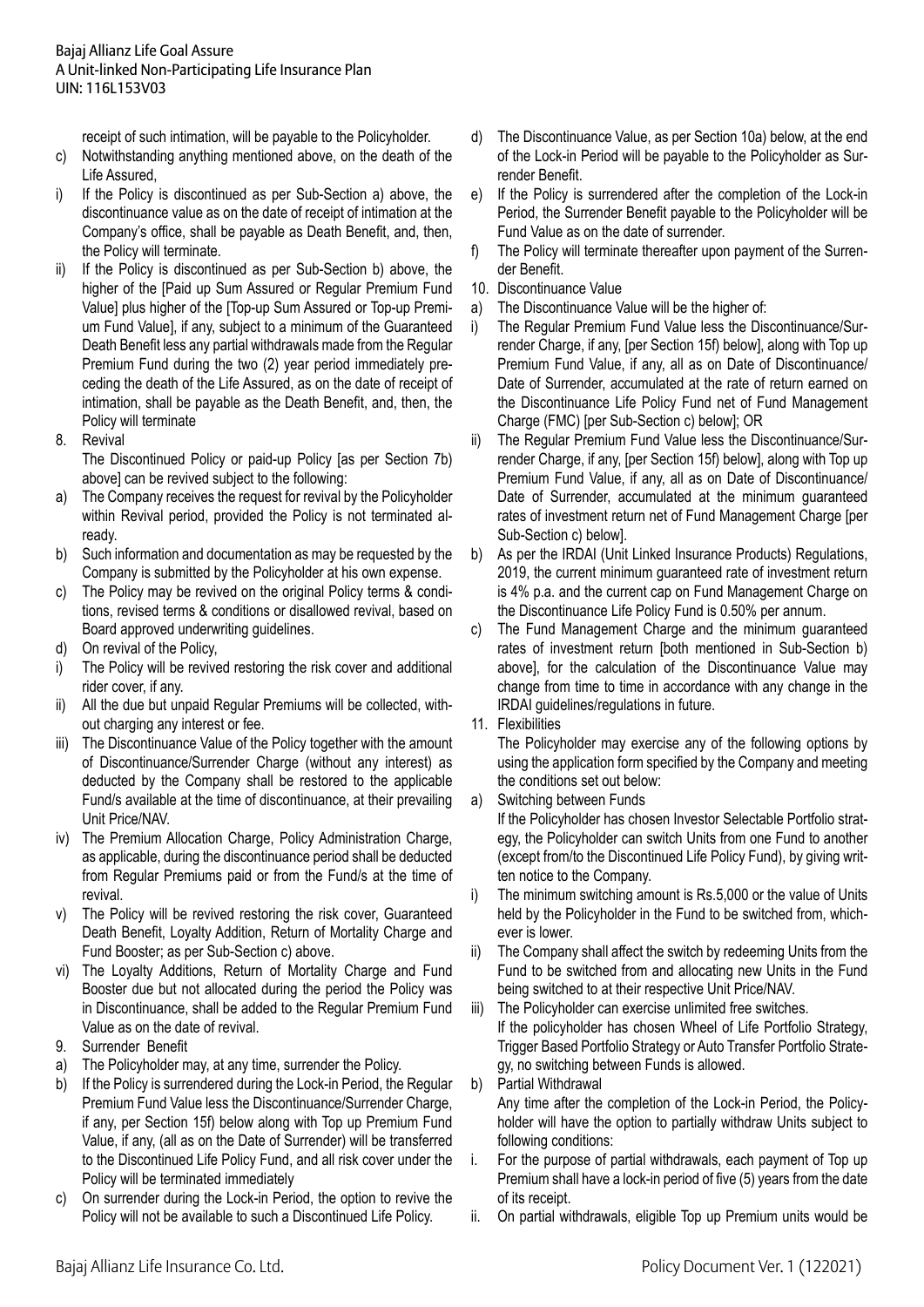en-cashed first from the Top up Premium Fund Value on First in First out (FIFO) basis before allowing partial withdrawals from the Regular Premium Fund Value

- iii. Partial withdrawal will not be permitted if the proposed withdrawal will result in the Regular Premium Fund Value falling below four (4) times of the prevailing Annual Premium.
- iv. The minimum amount of withdrawal at any one time is Rs.5,000.
- v. The maximum amount of partial withdrawal at any one time is 10% of the Total Premiums Paid as on the withdrawal request date.
- vi. A maximum of two (2) partial withdrawals can be made in any one (1) Policy Year.
- vii. The total amount withdrawn through-out the Policy Term cannot exceed 50% of the Total Premiums Paid.
- viii. The time gap between any two (2) partial withdrawals cannot be less than three (3) months.
- ix. A partial withdrawal shall not be allowed if it will result in foreclosure of the Policy.
- x. In case Life Assured is less than Age 18, partial withdrawal is allowed after the Life Assured attains the Age of 18 years.
- xi. No charges would be charged for Partial Withdrawal.
- xii. If the Investor Selectable Portfolio Strategy, the Policyholder will have the option to choose the Fund he/she wants to do partial withdrawals from.

If the Wheel of Life Portfolio Strategy, Trigger Based Portfolio Strategy or Auto Transfer Portfolio Strategy is in force , withdrawal of Units from each Fund will be done in the same proportion as the value of the Units held in that Fund as on date of withdrawal. The Policyholder will not have any choice to opt the Fund from which the partial withdrawal of Units is to be done.

- xiii. The Company reserves the right at any time and from time to time to vary the minimum/maximum value of Units to be withdrawn, charge on partial withdrawal, maximum number of withdrawals allowed during a Policy Year, maximum amount of total withdrawal allowed during the Policy Term, minimum time gap to maintain between two withdrawals and/or the minimum balance of value of Units to be maintained after such partial withdrawals, by giving written notice of three (3) months in advance, subject to prior approval from IRDAI.
- c) Premium Apportionment If the Policyholder has chosen Investor Selectable Portfolio Strategy:
- i. The Policyholder will have the choice to apportion the allocated Regular Premium and Top up Premium, if any, into the ten (10) Funds offered.
- ii. The Policyholder may, at any time, change the proportion of Regular Premium and Top up Premium, if any, to the Funds he wishes to invest in.
- iii. The proportion to any Fund in which the Policyholder wishes to invest-in must be at least 5% of the Regular Premium and Top up Premium, if any. The Company will reserve the right to revise the minimum apportionment percentages upon giving written notice of not less than three (3) months, subject to obtaining clearance from the IRDAI.

iv. Miscellaneous Charge, as mentioned in Section 15e) below, will be applicable if the premium apportionment is altered. If the Policyholder has chosen Wheel of Life Portfolio Strategy, Trigger Based Portfolio Strategy or Auto Transfer Portfolio Strategy , the apportionment of the Regular Premium and Top up Premium, if any, will be done as mentioned in Section 12b), 12c) and 12d) respectively as below, and no other change in apportionment is possible.

- d) Option to Change Portfolio Strategy
- i. The Policyholder may, at any Policy Anniversary, change the portfolio strategy applicable under the Policy as specified in the Schedule by giving the Company thirty (30) days prior written notice. The Policyholder may choose between the Investor Selectable Portfolio Strategy, Wheel of Life Portfolio Strategy, Trigger Based Portfolio Strategy and Auto Transfer Portfolio Strategy. The Policyholder cannot opt for the Trigger Based Portfolio Strategy after the Policy Commencement Date.
- ii. On the Policyholder switching into the Investor Selectable Portfolio Strategy, the existing Funds and the new Regular Premium and Top up Premium, if any, paid will be allocated in to the Funds of the Policyholder's choice.
- iii. On the Policyholder switching into the Wheel of Life Portfolio Strategy or Auto Transfer Portfolio Strategy, the existing Funds and the new Regular Premium and Top up Premium, if any, paid will be allocated as per Section 12b) and 12d) respectively as below.
- iv. Miscellaneous charge, as mentioned in section 15e) below, will be applicable.
- e) Settlement Option
- i. The Policyholder/Claimant will have the option to receive the Maturity Benefit or Death Benefit, as the case may be, in installments (payable yearly, half yearly, quarterly or monthly, at the option of the Policyholder/Claimant) spread over a maximum period of five (5) years. The first installment shall be payable on the Maturity Date.
- ii. If the Claimant chooses the settlement option, in case of death, the Death Benefit will be unitised into Fund(s) in same proportion as it was on the date of intimation of death. In case of maturity, the policy monies continue to be invested in the same funds as at the date of maturity, with the option of switching between funds as per Section 12a) below.
- iii. The first instalment will be due as on the Maturity Date or the date of intimation of death, as applicable.
- iv. The amount paid out to the Policyholder/Claimant in each installment will be the outstanding Fund Value as at that installment date divided by the number of outstanding installments, hiked-up by 0.5%. Therefore, each installment is equal to [Fund Value / No. of Outstanding Installment] \* 1.005. The hike-up is called the Return Enhancer.
- v. Installment payments will be made by redeeming Units from the Funds at the Unit Price applicable on the installment date.
- vi. The investment risk during the settlement period shall be borne by the Policyholder/Claimant.
- vii. Risk Cover during the settlement period:
- 1) In the case of Death Benefit, no risk cover will be available during the period of the settlement option.
- 2) In the case of Maturity Benefit, the risk cover will be available and the Death Benefit will be the higher of 105% of Total Premium paid or outstanding Regular Premium Fund Value plus Top up Premium Fund Value, if any. In case of death during the settlement period, the death benefit as on the date of intimation of death will be paid as a lumpsum to the nominee and the policy will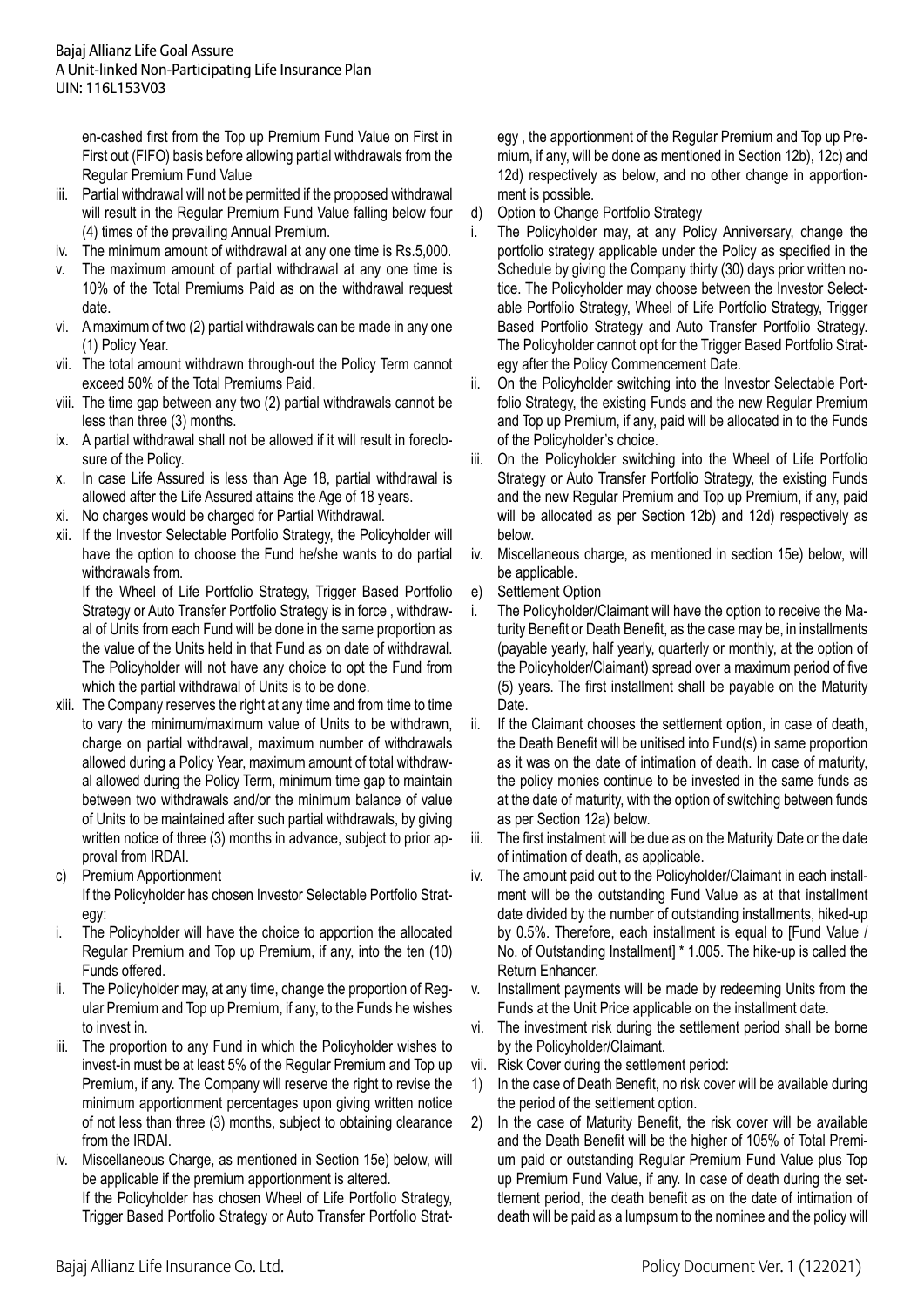terminate.

- 3) In the case of, both, maturity and death, Rider covers will not be available.
- viii. No partial withdrawals is allowed during the subsistence of the period of the settlement option.
- ix. Fund switches are allowed during the period of the settlement option and switching charge, if any, will be applicable for the same.
- x. Fund management charge will be adjusted in unit price/NAV and mortality charge shall be deducted through the redemption of units from the funds during the period of the settlement option.
- xi. The investment risk in the investment portfolio during the settlement period shall be borne by the Policyholder.
- xii. Alternatively, the Policyholder/Claimant will have an option to withdraw the Fund Value completely, anytime during the settlement period by giving the Company a written notice. The Fund Value will be calculated as the total number of outstanding Units in the Policy multiplied by the Unit Price/NAV as on date of complete withdrawal.
- f) Option to Pay Top up Premium
- i. The Policyholder will have the option to pay Top up Premiums at any time, except during the last five (5) Policy Years, provided all due Regular Premiums have been paid. The Top up Premiums would be treated as a single premium.
- ii. The amount of Top up Premium paid shall determine the Top up Sum Assured. The Top up Sum Assured will be 1.25 times of Top up Premium paid.
- iii. The minimum Top up Premium payable is Rs.5,000, subject always to the Company's right to increase this minimum amount from time to time, subject to approval from the IRDAI.
- iv. At any time during the Policy Term, the total Top up Premiums paid shall not exceed the sum total of the Regular Premiums paid at that point of time.
- v. The Company reserves the right to disallow a Top up Premium based on the Company's prevailing Board approved underwriting guidelines.
- vi. Top up Premiums once paid cannot be withdrawn from the Fund for a period of five (5) years from the date of receipt of the Top up Premium, except in case of complete surrender of the Policy.
- g) Option to decrease the Sum Assured
- i. The Policyholder will have the option to reduce the Sum Assured under the Policy at any time, subject to the minimum sum assured amount permitted for this product.
- ii. Once reduced, the Sum Assured cannot be increased, even to the extent of the original Sum Assured.
- iii. The Mortality charge as per Section 15a) below will be based on the revised Sum Assured from the next Monthly Due Date.
- iv. Miscellaneous charge, as mentioned in Section 15e) below, will be applicable for this alteration.
- h) Option to change the Premium Paying Term
- i. At any time after the completion of the Lock-in Period, the Policyholder will have the option to increase or reduce the Premium Paying Term, provided all due Regular Premiums under the Policy are paid up to date, subject to the minimum/maximum Policy term allowed under the product.
- ii. Miscellaneous Charge, as mentioned in Section 15e) below, will

be applicable for this alteration.

- i) Option to reduce the regular/limited premium
- i. The Policyholder will have the option to reduce the Regular Premium under the Policy after the first five (5) Policy Years.
- $ii.$  The reduction can be up to a maximum percentage of 50% of the Regular Premium at the Policy Commencement Date.
- iii. Once reduced, the same cannot be increased, even to the extent of the Regular Premium at the Policy Commencement Date.
- iv. On receipt of the reduced premium, the Sum Assured under the policy will be correspondingly reduced.
- v. Miscellaneous charge, as mentioned in Section 15e) below, will be applicable for the option.
- j) Alteration of Premium Payment Frequency
- i. The Premium Payment Frequency may be changed at any Policy Anniversary, subject to minimum prevailing Regular Premium as specified, if any, applicable to the Policy and as allowed for the variant chosen at Policy Commencement Date.
- ii. Miscellaneous charge, as mentioned in Section 15e) below, will be applicable for this alteration.

## Part E

# CHARGES, FUND OPTIONS, PORTFOLIO STRATEGIES, Etc

- 12. The Policyholder, at the Policy Commencement Date as well as any Policy Anniversary, will have option to choose from any one of the following four (4) Portfolio Strategies under this Policy:
- a) Investor Selectable Portfolio Strategy Or
	- b) Wheel of Life Portfolio Strategy Or
	- c) Trigger Based Portfolio Strategy Or
	- d) Auto Transfer Portfolio Strategy
- b) Investor Selectable Portfolio Strategy Under this Portfolio Strategy, the Policyholder will have the following Ten (10) Funds to choose from: Type of Funds
- i) The following Funds are available as at the Policy Commencement Date:
- 1) Accelerator Mid-Cap Fund II
- 2) Asset Allocation Fund II
- 3) Bluechip Equity Fund
- 4) Bond Fund
- 5) Equity Growth Fund II
- 6) Liquid Fund
- 7) Pure Stock Fund
- 8) Pure Stock Fund II
- 9) Flexi Cap Fund
- 10) Sustainable Equity Fund

 All the Funds will be internally managed by the Company. The details of the fund management/amendment are as mentioned in Section 19 below.

- ii) The Company may add, close, merge, modify or consolidate the Funds under this Policy with prior approval from the IRDAI.
- iii) The Policyholder has the choice to choose one or more of the Funds within the Investor Selectable Portfolio Strategy.
- iv) The Fund investment objectives and other details are as given below.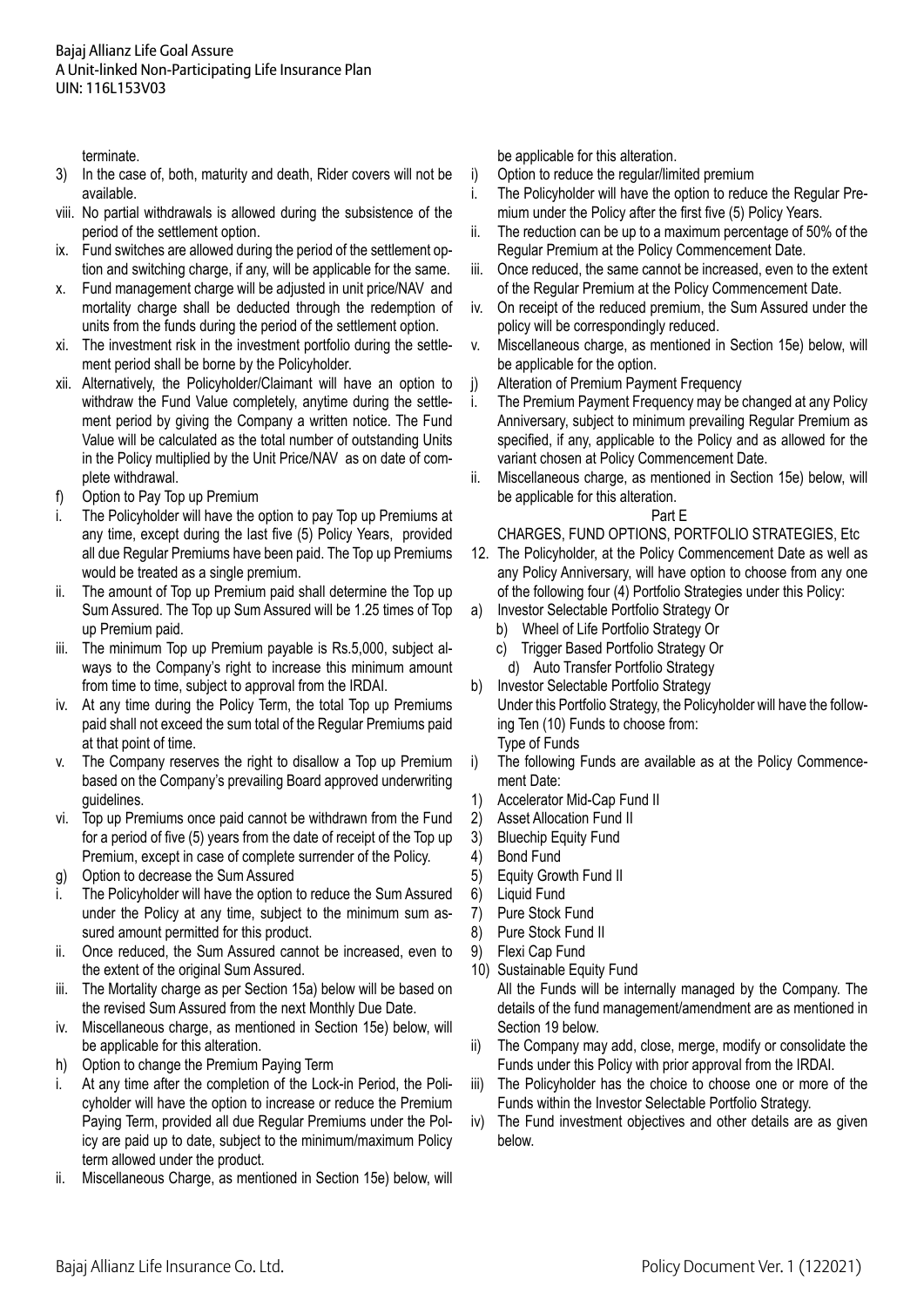| <b>Fund Name</b>                  | <b>Investment Objective</b>                                                                                                                                                                                                                                                                                                                | <b>Risk Profile</b> | <b>Asset</b><br><b>Allocation</b>                                                                                                         | <b>SFIN</b>                      | <b>Free Switch to Follow-</b><br>ing Funds##                                                          |
|-----------------------------------|--------------------------------------------------------------------------------------------------------------------------------------------------------------------------------------------------------------------------------------------------------------------------------------------------------------------------------------------|---------------------|-------------------------------------------------------------------------------------------------------------------------------------------|----------------------------------|-------------------------------------------------------------------------------------------------------|
| Equity<br>Growth Fund<br>Ш        | Very High<br>The investment objective of this Fund<br>Equity:<br>Not<br>less than 60%<br>is to provide capital appreciation<br>through investment in selected equity<br>Bank deposits:<br>stocks that have the potential for<br>0% to 40%<br>capital appreciation.<br>Money market<br>instruments,<br>cash, Mutual<br>funds*: 0% to<br>40% |                     |                                                                                                                                           | ULIF05106/01/10<br>EQTYGROW02116 | 1. Accelerator Mid-Cap<br>Fund II (ULIF 05206 / 01/<br>10ACC MIDCA 02116-<br>Risk Profile: Very High) |
|                                   |                                                                                                                                                                                                                                                                                                                                            |                     |                                                                                                                                           |                                  | 2. Pure Stock Fund<br>(ULIF02721/07/06 PURE<br>STK FUN116 - Risk<br>Profile: Very High)               |
|                                   |                                                                                                                                                                                                                                                                                                                                            |                     | 3. Pure Stock Fund<br>II (ULIF07709/01/17<br>PURSTK FUN2116 - Risk<br>Profile: Very High)                                                 |                                  |                                                                                                       |
|                                   |                                                                                                                                                                                                                                                                                                                                            |                     |                                                                                                                                           |                                  | 4. Asset Allocation Fund<br>II (ULIF 07205/12/13)<br>ASSET ALL02116 - Risk<br>Profile: High)          |
|                                   |                                                                                                                                                                                                                                                                                                                                            |                     |                                                                                                                                           |                                  | 5. Bluechip Equity Fund<br>(ULIF06026/ 10/10BLUE<br>CHIPEQ116 - Risk Profile:<br>High)                |
|                                   |                                                                                                                                                                                                                                                                                                                                            |                     |                                                                                                                                           |                                  | 6. Flexi Cap Fund<br>(ULIF07917/11/21FLX-<br>CAPFUND116 - Risk<br>Profile: Very High)                 |
|                                   |                                                                                                                                                                                                                                                                                                                                            |                     |                                                                                                                                           |                                  | 7. Sustainable Equity<br>Fund (ULIF08017/11/<br>21SUSEQUFUND116-<br>Risk Profile: Very High)          |
| Accelerator<br>Mid-Cap<br>Fund II | The investment objective of this Fund<br>is to achieve capital appreciation by<br>investing in a diversified basket of mid<br>cap stocks and large cap stocks.                                                                                                                                                                             | Very High           | Equity:<br>Not less than<br>60%, out<br>of the equity                                                                                     | ULIF05206/01/10<br>ACCMIDCA02116 | 1. Equity Growth Fund II<br>(ULIF 05106/01/10 EQTY<br>GROW02116 - Risk<br>Profile: Very High)         |
|                                   |                                                                                                                                                                                                                                                                                                                                            |                     | investment at<br>least 50% will<br>be in mid cap<br>stocks<br>Bank deposits:<br>0% to 40%<br>Money market<br>instruments,<br>cash, mutual |                                  | 2. Pure Stock Fund<br>(ULIF02721/07/06PURE<br>STK FUN116 - Risk<br>Profile: Very High)                |
|                                   |                                                                                                                                                                                                                                                                                                                                            |                     |                                                                                                                                           |                                  | 3. Pure Stock Fund II<br>(ULIF07709/01/17PUR<br>STK FUN2116 - Risk<br>Profile: Very High)             |
|                                   |                                                                                                                                                                                                                                                                                                                                            |                     | funds*: 0% to<br>40%                                                                                                                      |                                  | 4. Asset Allocation Fund<br>II (ULIF 07205/12/13<br>ASSET ALL02116 - Risk<br>Profile: High)           |
|                                   |                                                                                                                                                                                                                                                                                                                                            |                     |                                                                                                                                           |                                  | 5. Bluechip Equity Fund<br>(ULIF 06026/10/10 BLUE<br>CHIPEQ116 - Risk Profile:<br>High)               |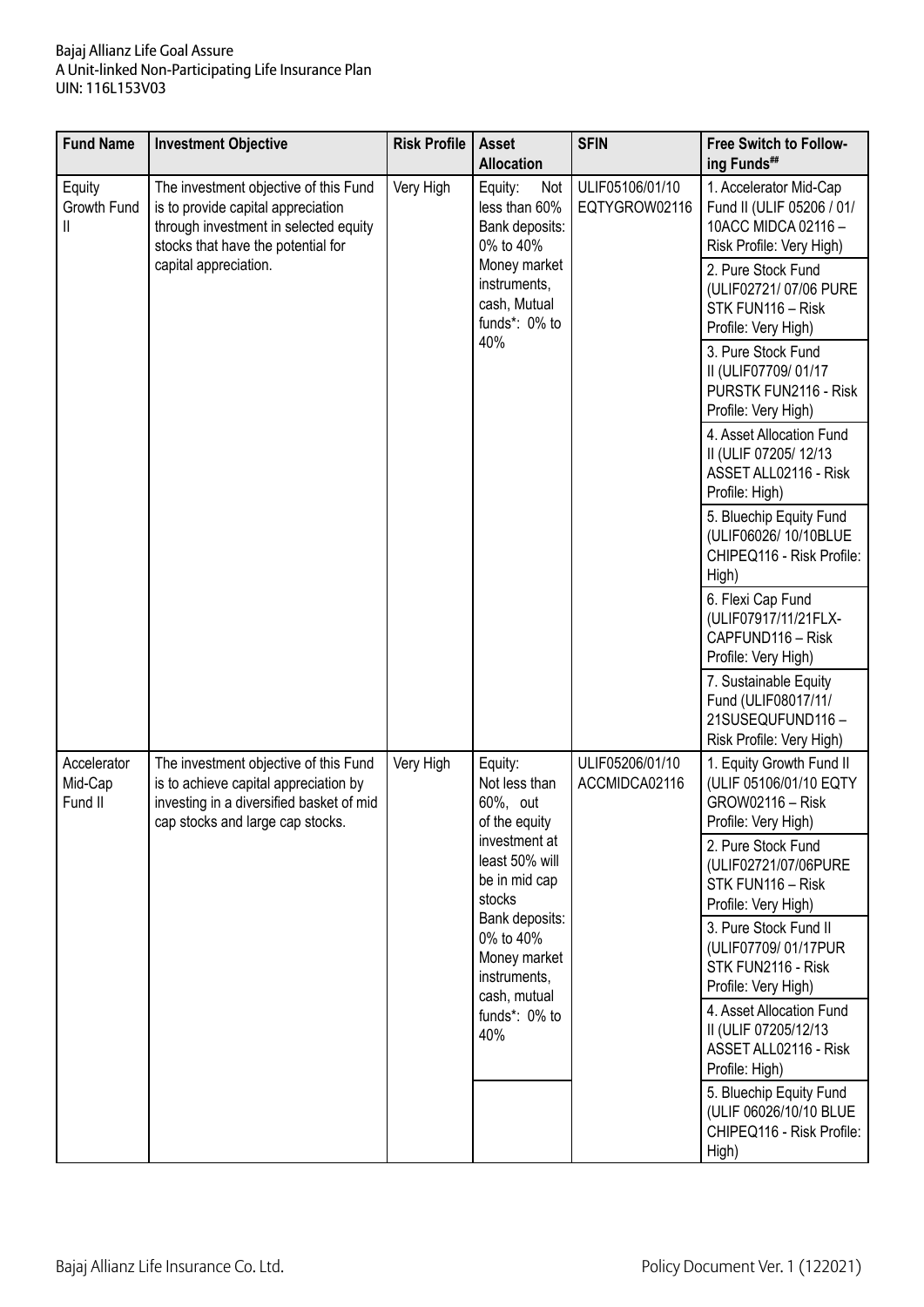|                       |                                                                                                                                                                                                        |           |                                                                                           |                                  | 6. Flexi Cap Fund<br>(ULIF07917/11/21FLX-<br>CAPFUND116 - Risk<br>Profile: Very High)<br>7. Sustainable Equity<br>Fund (ULIF08017/11/<br>21SUSEQUFUND116-<br>Risk Profile: Very High) |
|-----------------------|--------------------------------------------------------------------------------------------------------------------------------------------------------------------------------------------------------|-----------|-------------------------------------------------------------------------------------------|----------------------------------|---------------------------------------------------------------------------------------------------------------------------------------------------------------------------------------|
| Pure Stock<br>Fund    | The investment objective of this Fund<br>is to specifically exclude companies<br>dealing in gambling, contests, liquor,<br>entertainment (films, TV etc.), hotels,<br>banks and financial institutions | Very High | Equity: Not<br>less than 60%<br>Bank deposits:<br>0% to 40%<br>Money market               | ULIF02721/07/06<br>PURESTKFUN116 | 1. Equity Growth Fund II<br>(ULIF 05106/01/10 EQTY<br>GROW02116 - Risk<br>Profile: Very High)                                                                                         |
|                       |                                                                                                                                                                                                        |           | instruments,<br>cash, Mutual<br>funds*: 0% to<br>40%                                      |                                  | 2. Accelerator Mid-Cap<br>Fund II (ULIF05206/01/<br>10 ACC MID CA02116-<br>Risk Profile: Very High)                                                                                   |
|                       |                                                                                                                                                                                                        |           |                                                                                           |                                  | 3. Pure Stock Fund<br>II (ULIF07709<br>/01/17PURSTK FUN2116<br>- Risk Profile: Very High)                                                                                             |
|                       |                                                                                                                                                                                                        |           |                                                                                           |                                  | 4. Asset Allocation Fund<br>II (ULIF 07205/12/13<br>ASSET ALL02116 - Risk<br>Profile: High)                                                                                           |
|                       |                                                                                                                                                                                                        |           |                                                                                           |                                  | 5. Bluechip Equity Fund<br>(ULIF 06026/10/10 BLUE<br>CHIPEQ 116 - Risk Pro-<br>file: High)                                                                                            |
|                       |                                                                                                                                                                                                        |           |                                                                                           |                                  | 6. Flexi Cap Fund<br>(ULIF07917/11/21FLX-<br>CAPFUND116 - Risk<br>Profile: Very High)                                                                                                 |
|                       |                                                                                                                                                                                                        |           |                                                                                           |                                  | 7. Sustainable Equity<br>Fund (ULIF08017/11/<br>21SUSEQUFUND116-<br>Risk Profile: Very High)                                                                                          |
| Pure Stock<br>Fund II | The investment objective of this Fund<br>is to specifically exclude companies<br>dealing in gambling, contests, liquor,<br>entertainment (films, TV etc.), hotels,                                     | Very High | Equity:<br>Not less than<br>75%                                                           | ULIF07709/01/17<br>PURSTKFUN2116 | 1. Asset Allocation Fund<br>II (ULIF 07205/12/13<br>ASSET ALL02116 - Risk<br>Profile: High)                                                                                           |
|                       | tobacco and tobacco related institu-<br>tions.                                                                                                                                                         |           | Money market<br>instruments,<br>cash, fixed de-<br>posits, mutual<br>funds*: 0% to<br>25% |                                  | 2. Bluechip Equity Fund<br>(ULIF 06026/10/10BLUE<br>CHIPEQ116 - Risk Profile:<br>High)                                                                                                |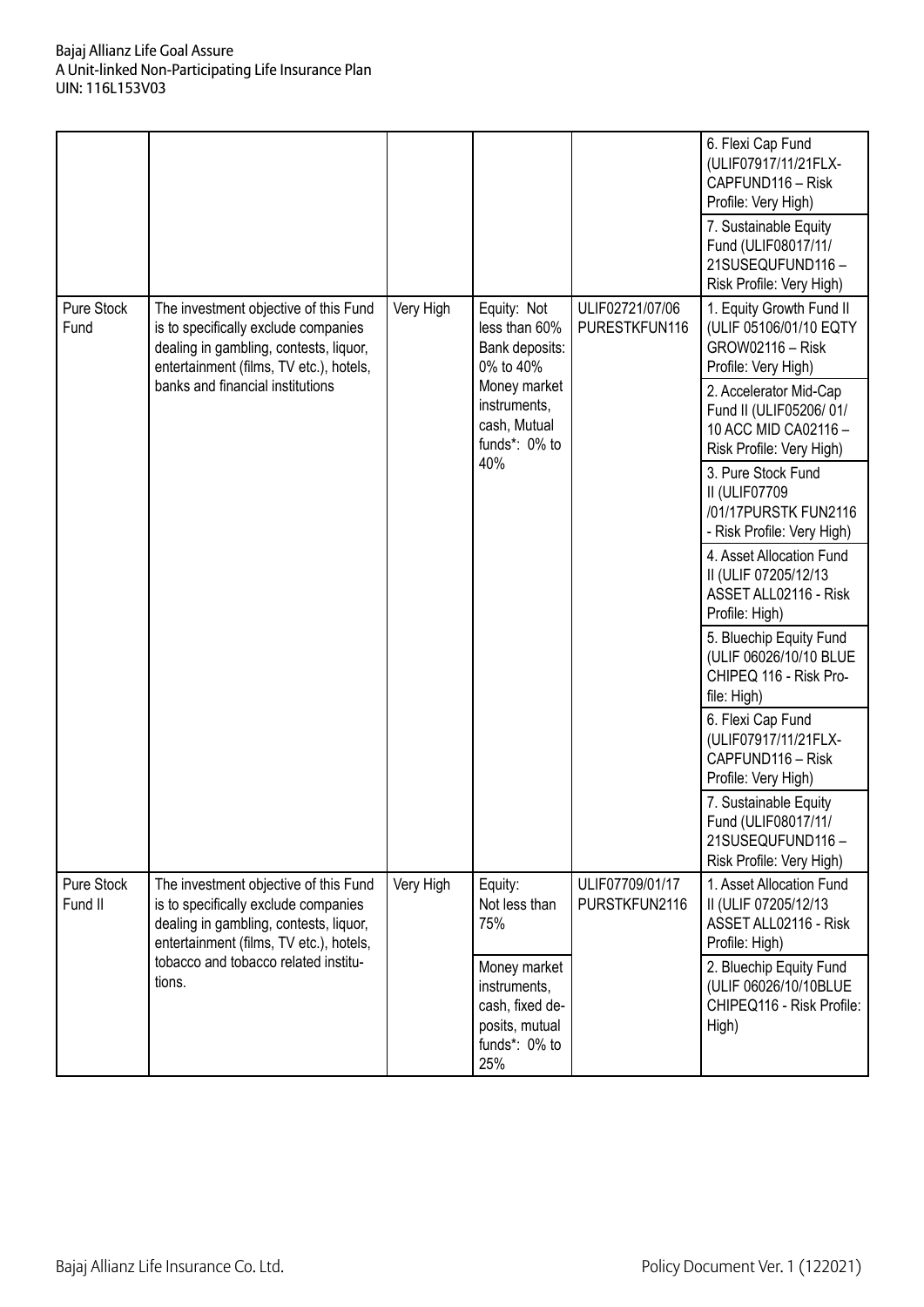| Asset Alloca-<br>tion Fund II | The investment objective of this<br>Fund will be to realize a level of total<br>income, including current income and<br>capital appreciation, which is consis-<br>tent with reasonable investment risk.<br>The investment strategy will involve<br>a flexible policy for allocating assets<br>among equities, bonds and cash.<br>The fund strategy will be to adjust the<br>mix between these asset classes to<br>capitalize on the changing financial<br>markets and economic conditions.<br>The Fund will adjust its weights in<br>equity, debt and cash depending on<br>the relative attractiveness of each<br>asset class. | High      | Equity:<br>40% - 90%<br>Debt, bank<br>deposits &<br>fixed income<br>securities: 0%<br>$-60%$<br>Money market<br>instruments:<br>$0\% - 50\%$                 | ULIF07205/12/13<br>ASSETALL02116 | <b>Bluechip Equity Fund</b><br>(ULIF06026 /10/10BLUE<br>CHIPEQ116 - Risk Profile:<br>High)        |
|-------------------------------|--------------------------------------------------------------------------------------------------------------------------------------------------------------------------------------------------------------------------------------------------------------------------------------------------------------------------------------------------------------------------------------------------------------------------------------------------------------------------------------------------------------------------------------------------------------------------------------------------------------------------------|-----------|--------------------------------------------------------------------------------------------------------------------------------------------------------------|----------------------------------|---------------------------------------------------------------------------------------------------|
| Bluechip<br>Equity Fund       | The investment objective of this Fund<br>is to provide capital appreciation<br>through investment in equities forming<br>part of NSE NIFTY.                                                                                                                                                                                                                                                                                                                                                                                                                                                                                    | High      | Equity:<br>Not  <br>less than 60%<br>Bank deposits:<br>0% to 40%<br>Money market<br>instruments,<br>cash, mutual<br>funds*: 0% to<br>40%                     | ULIF06026/10/10<br>BLUECHIPEQ116 | <b>Asset Allocation Fund</b><br>II (ULIF 07205/12/13<br>ASSET ALL02116 - Risk<br>Profile: High)   |
| <b>Bond Fund</b>              | The investment objective of this Fund<br>is to provide accumulation of income<br>through investment in high quality<br>fixed income securities                                                                                                                                                                                                                                                                                                                                                                                                                                                                                 | Mode-rate | Debt and debt<br>related securi-<br>ties including<br>fixed deposits:<br>40% to 100%<br>Money market<br>instruments,<br>cash, mutual<br>funds*: 0% to<br>60% | ULIF02610/07/06<br>BONDFUNDLI116 | Liquid Fund<br>(ULIF02510/07 /06LIQ-<br>UIDFUND116 - Risk<br>Profile: Low)                        |
| Liquid Fund                   | The objective of this Fund is to have a<br>fund that aims to protect the invest-<br>ed capital through investments in<br>liquid money market and short-term<br>instruments                                                                                                                                                                                                                                                                                                                                                                                                                                                     | Low       | Bank deposits<br>and mon-<br>ey market<br>instruments:<br>100%                                                                                               | ULIF02510/07/06<br>LIQUIDFUND116 | <b>Bond Fund</b><br>(ULIF02610/07 /06BOND-<br>FUNDLI116 - Risk Profile:<br>Low)                   |
| Flexi Cap<br>Fund             | To achieve capital appreciation by<br>investing in a diversified basket of<br>stocks across market capitalizations<br>i.e. Large cap, mid cap and small cap                                                                                                                                                                                                                                                                                                                                                                                                                                                                    | Very High | Equity &<br>Equity related<br>instruments:<br>65-100%.                                                                                                       | ULIF07917/11/21<br>FLXCAPFUND116 | 1. Accelerator Mid-Cap<br>Fund II (ULIF05206/01/<br>10ACCMIDCA 02116-<br>Risk Profile: Very High) |
|                               |                                                                                                                                                                                                                                                                                                                                                                                                                                                                                                                                                                                                                                |           | Cash, Bank<br>deposits,<br>Liquid Mutual<br>funds and                                                                                                        |                                  | 2. Pure Stock Fund<br>(ULIF02721/07/06PUR-<br>ESTK FUN116 - Risk<br>Profile: Very High)           |
|                               |                                                                                                                                                                                                                                                                                                                                                                                                                                                                                                                                                                                                                                |           | money market<br>instruments:<br>$0 - 35%$                                                                                                                    |                                  | 3. Pure Stock Fund<br>II (ULIF07709/<br>01/17PURSTK FUN2116 -<br>Risk Profile: Very High)         |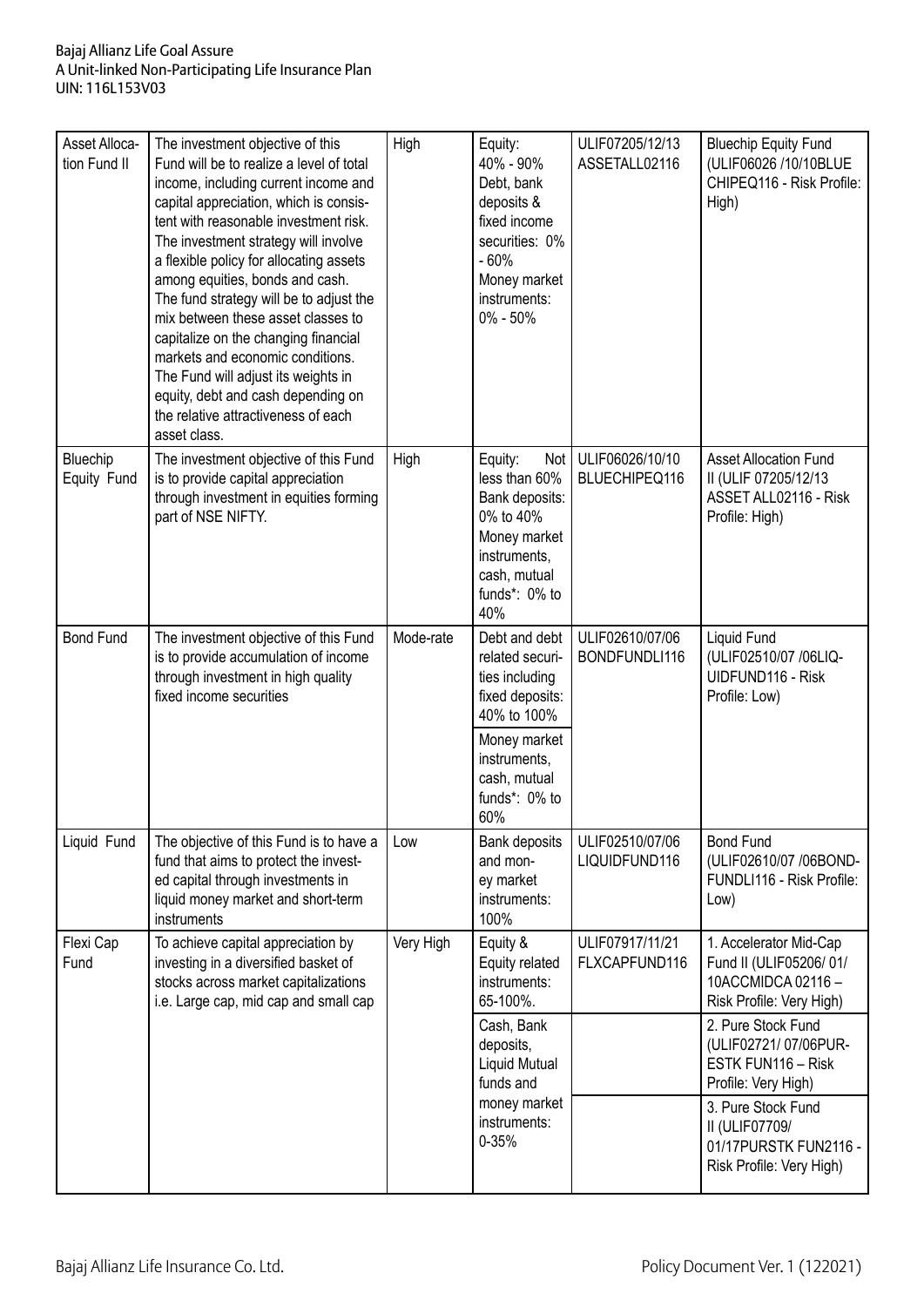|                               |                                                                                                                                                                                                          |           |                                                                                                                 |                                  | 4. Asset Allocation Fund<br>II (ULIF 07205/12/13<br>ASSETALL02116 - Risk<br>Profile: High)<br>5. Bluechip Equity Fund<br>(ULIF06026/10/10BLUE<br>CHIPEQ116 - Risk Profile:<br>High)<br>6. Equity Growth Fund II<br>(ULIF 05106/01/10EQTY<br><b>GROW02116 - Risk</b><br>Profile: Very High)<br>7. Sustainable Equity<br>Fund (ULIF08017/11/<br>21SUSEQUFUND116- |
|-------------------------------|----------------------------------------------------------------------------------------------------------------------------------------------------------------------------------------------------------|-----------|-----------------------------------------------------------------------------------------------------------------|----------------------------------|----------------------------------------------------------------------------------------------------------------------------------------------------------------------------------------------------------------------------------------------------------------------------------------------------------------------------------------------------------------|
| Sustainable<br>Equity<br>Fund | To focus on investing in select com-<br>panies from the investment universe<br>which conduct business in socially<br>and environmentally responsible<br>manner while maintaining governance<br>standards | Very High | Equity &<br>Equity related<br>instruments:<br>65-100%.<br>Cash, Bank<br>deposits,<br>Liquid Mutual<br>funds and | ULIF08017/11/21<br>SUSEQUFUND116 | Risk Profile: Very High)<br>1. Accelerator Mid-Cap<br>Fund II (ULIF05206/01/<br>10ACCMIDCA 02116-<br>Risk Profile: Very High)<br>2. Pure Stock Fund<br>(ULIF02721/07/06PURE<br>STK FUN116 - Risk<br>Profile: Very High)                                                                                                                                        |
|                               |                                                                                                                                                                                                          |           | money market<br>instruments:<br>$0 - 35%$                                                                       |                                  | 3. Pure Stock Fund<br>II (ULIF07709/<br>01/17PURSTK FUN2116 -<br>Risk Profile: Very High)<br>4. Asset Allocation Fund                                                                                                                                                                                                                                          |
|                               |                                                                                                                                                                                                          |           |                                                                                                                 |                                  | II (ULIF 07205/12/13<br>ASSETALL02116 - Risk<br>Profile: High)                                                                                                                                                                                                                                                                                                 |
|                               |                                                                                                                                                                                                          |           |                                                                                                                 |                                  | 5. Bluechip Equity Fund<br>(ULIF06026/10/10BLUE)<br>CHIPEQ116 - Risk Profile:<br>High)                                                                                                                                                                                                                                                                         |
|                               |                                                                                                                                                                                                          |           |                                                                                                                 |                                  | 6. Flexi Cap Fund<br>(ULIF07917/11/21FLX-<br>CAPFUND116 - Risk<br>Profile: Very High)                                                                                                                                                                                                                                                                          |
|                               |                                                                                                                                                                                                          |           |                                                                                                                 |                                  | 7. Equity Growth Fund II<br>(ULIF 05106/01/10EQTY<br>GROW02116 - Risk<br>Profile: Very High)                                                                                                                                                                                                                                                                   |

\* The maximum investment in mutual funds shall be governed by the relevant IRDAI guidelines.

# The maximum investment in matter ranks shares shares by the recent matter of the IRDAI (investment) Regulations, 2016 (as amended from time to time) read with the Master Circular – Investment issued thereunder, the policyholder will be given the option of free switch to the fund/s mentioned under the column (as per his choice).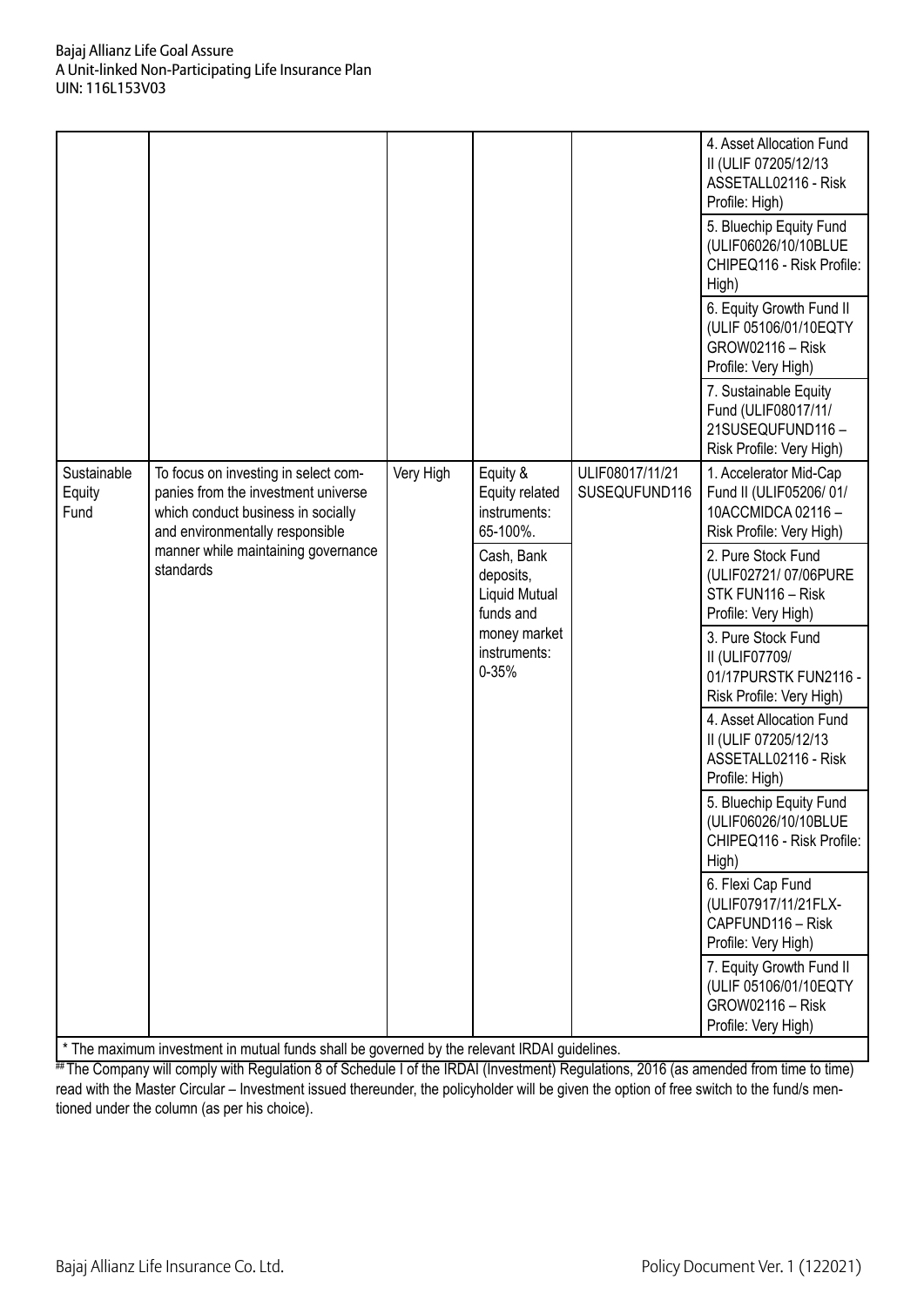## b. Wheel of Life Portfolio Strategy

 Under this Portfolio Strategy, the Company will allocate the Regular Premiums and the Top Up Premiums, if any, paid by the Policyholder after applying the Premium Allocation Rate, and reallocate the Regular Premium Fund Value and the Top Up Premium Fund Value, if any, at each Policy Anniversary into the various Funds mentioned below, based on the Years to Maturity (as on the last Policy Anniversary) as per the table below.

| <b>Years</b><br>to Ma- | Proportion in following three<br>Funds (%)    |                                    |                                                                           |              | <b>Bond</b><br><b>Fund</b> | Liquid<br><b>Fund</b> |
|------------------------|-----------------------------------------------|------------------------------------|---------------------------------------------------------------------------|--------------|----------------------------|-----------------------|
| turity<br><b>Date</b>  | Blue-<br>chip<br><b>Equity</b><br><b>Fund</b> | <b>Equity</b><br>growth<br>Fund II | Accel-<br>erator<br>Mid-<br>Cap<br><b>Fund</b><br>$\overline{\mathsf{I}}$ | <b>Total</b> | (%)                        | (%)                   |
| 20 &<br>above          | 20                                            | 50                                 | 30                                                                        | 100          | 0                          | 0                     |
| 19                     | 30                                            | 50                                 | 20                                                                        | 100          | 0                          | 0                     |
| 18                     | 30                                            | 50                                 | 20                                                                        | 100          | 0                          | 0                     |
| 17                     | 30                                            | 50                                 | 20                                                                        | 100          | 0                          | 0                     |
| 16                     | 30                                            | 50                                 | 20                                                                        | 100          | 0                          | 0                     |
| 15                     | 40                                            | 40                                 | 15                                                                        | 95           | 5                          | 0                     |
| 14                     | 40                                            | 40                                 | 10                                                                        | 90           | 10                         | 0                     |
| 13                     | 40                                            | 40                                 | 5                                                                         | 85           | 15                         | 0                     |
| 12                     | 40                                            | 40                                 | 0                                                                         | 80           | 20                         | 0                     |
| 11                     | 40                                            | 35                                 | 0                                                                         | 75           | 25                         | 0                     |
| 10                     | 40                                            | 30                                 | 0                                                                         | 70           | 30                         | 0                     |
| 9                      | 40                                            | 25                                 | 0                                                                         | 65           | 35                         | 0                     |
| 8                      | 40                                            | 20                                 | 0                                                                         | 60           | 40                         | 0                     |
| $\overline{7}$         | 40                                            | 15                                 | 0                                                                         | 55           | 45                         | 0                     |
| 6                      | 40                                            | 10                                 | $\overline{0}$                                                            | 50           | 50                         | 0                     |
| 5                      | 40                                            | 0                                  | 0                                                                         | 40           | 55                         | 5                     |
| $\overline{4}$         | 30                                            | 0                                  | 0                                                                         | 30           | 60                         | 10                    |
| 3                      | 20                                            | 0                                  | $\mathbf{0}$                                                              | 20           | 65                         | 15                    |
| $\overline{c}$         | 10                                            | 0                                  | $\mathbf{0}$                                                              | 10           | 70                         | 20                    |
| $\overline{1}$         | 0                                             | $\mathbf{0}$                       | $\mathbf 0$                                                               | 0            | 80                         | 20                    |

- i. The Policyholder can opt for this Portfolio Strategy at the Policy Commencement Date or can switch to this Portfolio Strategy at any subsequent Policy Anniversary by giving a written notice to the Company thirty (30) days in advance.
- ii. If the Policyholder has switched to this Portfolio Strategy at any subsequent Policy Anniversary, the Company will reallocate the available Regular Premium Fund Value and Top Up Premium Fund Value, if any, among various Funds in the proportion mentioned in the table above depending on the outstanding "years to maturity" of the Policy. The Regular Premiums and Top Up Premiums, if any, paid will also be allocated in to the Funds in the proportion mentioned in the table above depending on the outstanding "years to maturity" of the Policy.
- iii. On each Policy Anniversary, the Company will reallocate the

available Regular Premium Fund Value and Top Up Premium Fund Value, if any, among various Funds in the proportion based on the outstanding years to maturity of the Policy to ensure balance is maintained between the Policyholder's "years to maturity" and level of risk on investments to optimize the returns. All allocation & de-allocations of Units shall be based on the prevailing Unit Price/NAV.

- iv. The Policyholder further understands and agrees that the proportion in the various Funds may change during a Policy Year from the allocation proportions mentioned in the relevant table above for reasons including fluctuations in the Unit Price/ NAV.
- v. The Policyholder understands and agrees that in accordance with the Portfolio Strategy, as mentioned above, the Company may also switch Units between the various Funds at the prevailing Unit Price/NAV of the respective Funds.
- vi. The policyholder will not have the option to switch Units or change the apportionment of premium to various funds under the Wheel of life Portfolio Strategy.
- vii. The Policyholder can switch out of this Portfolio Strategy at any Policy Anniversary by giving a written notice to the Company 30 days in advance
- viii. In case of Partial withdrawal, the withdrawal of units from each fund will be done in the same proportion as the value of the Units held in that Fund as on date of withdrawal. The Policyholder will not have any choice to opt the fund from which the partial withdrawal of units is to be done.
- ix. The Company may change the proportions as may be applicable under the Portfolio Strategy with the prior approval of the IRDAI.
- c) Trigger Based Portfolio Strategy
- i. The policyholder can opt for this Portfolio Strategy at the commencement of the Policy:
- ii. Under this Portfolio Strategy, Regular Premium and the Top up Premium, if any, (after any Premium Allocation Charge) will be allocated between two funds, Equity Growth Fund II (an equity oriented fund), and Bond Fund (a debt oriented fund), in a 75%: 25% proportion.
- iii. The Fund Value proportions may subsequently get altered due to market movements. On the pre-defined trigger event mentioned below, the Funds will be re-balanced or reallocated.
- iv. The trigger event is a 15% upward movement in Unit Price/ NAV of Equity Growth Fund II, since the previous rebalancing or from the Unit Price/NAV at the Policy Commencement Date, whichever is later.
- v. On the occurrence of the trigger event, any value of Units in Equity Growth Fund II which is in excess of three (3) times the value of units in Bond Fund is considered as gains and is switched to the Liquid Fund - by redemption of appropriate Units from Equity Growth Fund II.
- vi. This ensures that such gains are capitalized and protected from future equity market fluctuations, while maintaining the asset allocation between Equity Growth Fund II and Bond Fund at 75%:25%.
- vii. The Policyholder can switch out of this Portfolio Strategy at any Policy Anniversary by giving a written notice to the Company 30 days in advance.
- d) Auto Transfer Portfolio Strategy
- i. The Policyholder can opt for this Portfolio Strategy at the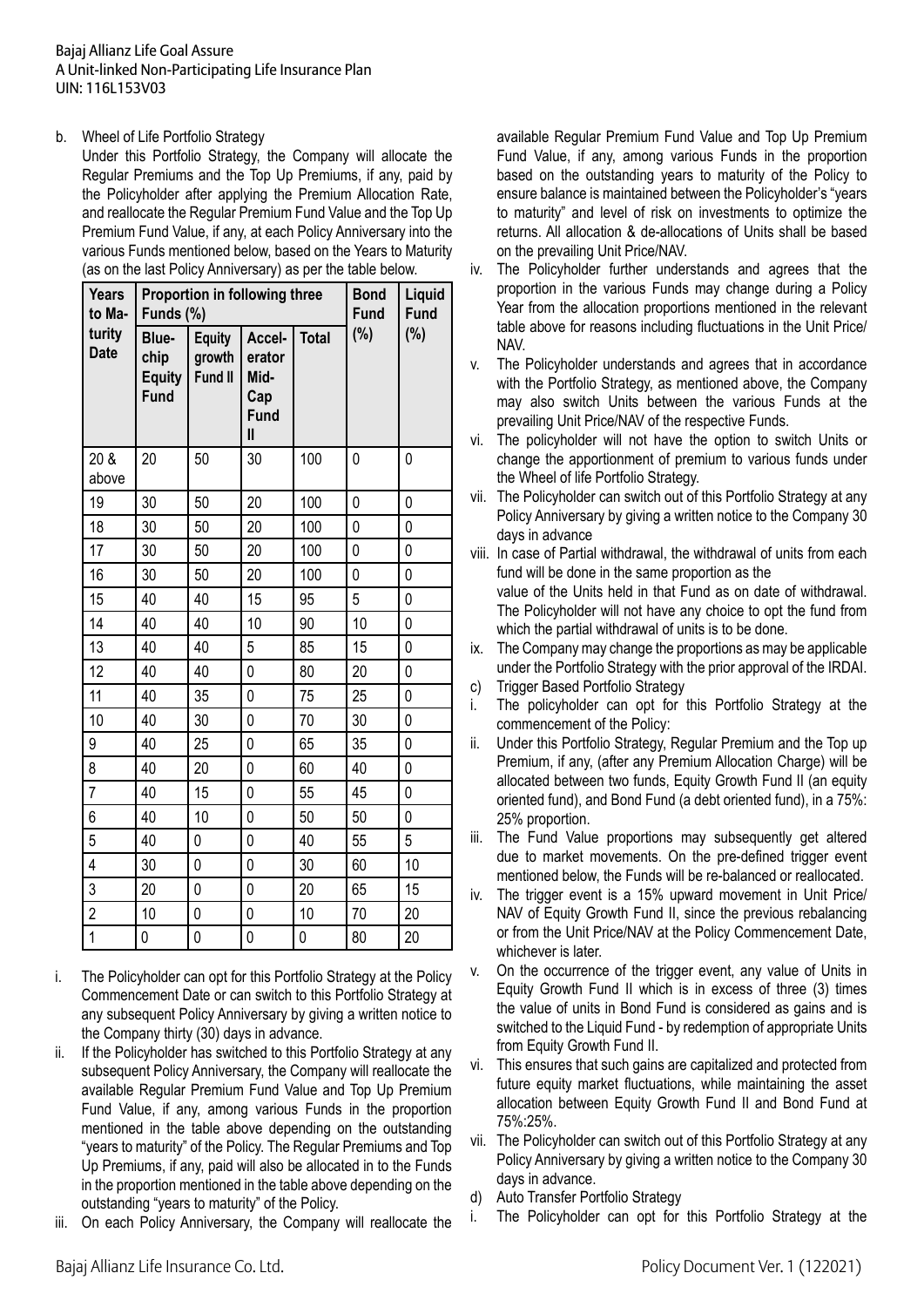commencement of the Policy or can switch to this Portfolio Strategy at any subsequent Policy Anniversary by giving a written notice to the Company 30 days in advance.

- ii. Under this Portfolio Strategy, Regular Premium and the Top up Premium, if any, (after any Premium Allocation Charge) will be allocated in the Bond Fund and/or Liquid Fund, as decided by the Policyholder.
- iii. At the start of each monthly anniversary of the Policy, a proportion [as mentioned in the below table] of the Fund Value in the Bond Fund and/or Liquid Fund as on that date will be switched to the other Fund/s (available in the product) as specified by the Policyholder
- iv. The proportion to be switched will depend upon the number of outstanding months till the next premium due date. The proportion would be mentioned as below:

| Outstanding no. of<br>Months till the next premi-<br>um due date |        |            | 11            |  | 10         | 9          | 8             |  |
|------------------------------------------------------------------|--------|------------|---------------|--|------------|------------|---------------|--|
| Proportion of Fund Value                                         |        |            | 01-<br>Nov    |  | 01-<br>Oct | 01-<br>Sep | $01 -$<br>Aug |  |
|                                                                  | 6      |            |               |  | 3          |            |               |  |
| $01$ -Jul                                                        | 01-Jun | 01-<br>Mav | $\frac{1}{4}$ |  |            | 01-Mar     | 01-Feb        |  |

- v. This Strategy will not be available if the policyholder has opted for monthly mode.
- vi. The Policyholder can switch out of this Portfolio Strategy at any Policy Anniversary by giving a written notice to the Company 30 days in advance.
- 13. Force Ma'jeure Condition
- a) The Company shall value the Funds (SFIN) on each day for which the financial markets are open. However, the Company may value the SFIN less frequently in extreme circumstances external to the Company i.e. in force majeure events, where the value of the assets is too uncertain. In such circumstances, the Company may defer the valuation of assets for up to 30 days until the Company is certain that the valuation of SFIN can be resumed.
- b) The Company shall inform IRDAI of such deferment in the valuation of assets. During the continuance of the force majeure events, all request for servicing the policy including policy related payment shall be kept in abeyance.
- c) The Company shall continue to invest as per the fund mandates as described in Section 12a). However, the Company shall reserve its right to change the exposure of all or any part of the Fund to Money Market Instruments [as defined under Regulations 2(j) of IRDAI (Investment) Regulations, 2016] in circumstances mentioned under points (a and b) above. The exposure to of the fund as per the fund mandates as described in Section 12a). shall be reinstated within reasonable timelines once the force majeure situation ends.
- d) Some examples of such circumstances [in Sub-Section a) & Sub-Section b) above] are:
- i) When one or more stock exchanges which provide a basis for valuation of the assets of the Fund are closed otherwise than for ordinary holidays.
- ii) When, as a result of political, economic, monetary or any

circumstances out of the control of the Company, the disposal of the assets of the Fund are not reasonable or would not reasonably be practicable without being detrimental to the interests of the continuing Policyholders.

- iii) In the event of natural calamities, strikes, war, civil unrest, riots and bandhs.
- iv) In the event of any force majeure or disaster that affects the normal functioning of the Company.
- e) In such an event, an intimation of such force majeure event shall be uploaded on the Company's website for information.
- 14. Fund Provisions
- a) Purpose of the Funds

The Company has established the above Funds from which it will make payment of a part of or all of the benefits payable under this Policy.

- b) Investment of the Funds
- i) The selection of the underlying investments of each Fund established by the Company and the valuation of assets to which it is referenced shall be such as the Company, in its absolute discretion, may from time to time determine provided it satisfies the investment objectives set out in Section 15 12 above and any IRDAI Regulations as applicable from time to time. It is further provided that the assets of each Fund may comprise such proportion as the Company may determine including un-invested cash or any other assets whether or not this produces income.
- ii) All assets relating to the Fund shall be and shall remain in the absolute beneficial ownership of the Company. There is no trust created, whether expressly or impliedly, by the Company in respect of the investments in favour of any person.
- 15. Charges

 All Charges mentioned below will be subject to the applicable GST.

- a) Mortality Charge
- (i) The Mortality Charge will be deducted at the rate as applicable to the attained Age and gender of the Life Assured, on the Date of Commencement of Risk and on each subsequent Monthly Due Dates. The Mortality Charge may vary from Policy Year to Policy Year (and during the period of settlement option, if applicable) according to the attained Age of the Life Assured at the time of deduction of the same.
- (ii) The Mortality Charge per thousand Sum at Risk is given in Annexure 1.
- (iii) Sum at Risk means higher of [Death Benefit less Fund Value] or zero. The Mortality Charge is applied on the Sum at Risk under the Policy.
- (iv) For Female lives there is 3 years' age set-back for calculating mortality charges.
- b) Fund Management Charge

| <b>Fund</b>                     | <b>Fund Management Charge</b><br>per annum |
|---------------------------------|--------------------------------------------|
| Accelerator Mid Cap Fund II     | 1.35%                                      |
| <b>Asset Allocation Fund II</b> | 1.25%                                      |
| <b>Bluechip Equity Fund</b>     | 1.25%                                      |
| <b>Bond Fund</b>                | 0.95%                                      |
| Equity Growth Fund II           | 1.35%                                      |
| Liquid Fund                     | 0.95%                                      |

Bajaj Allianz Life Insurance Co. Ltd. Policy Document Ver. 1 (122021)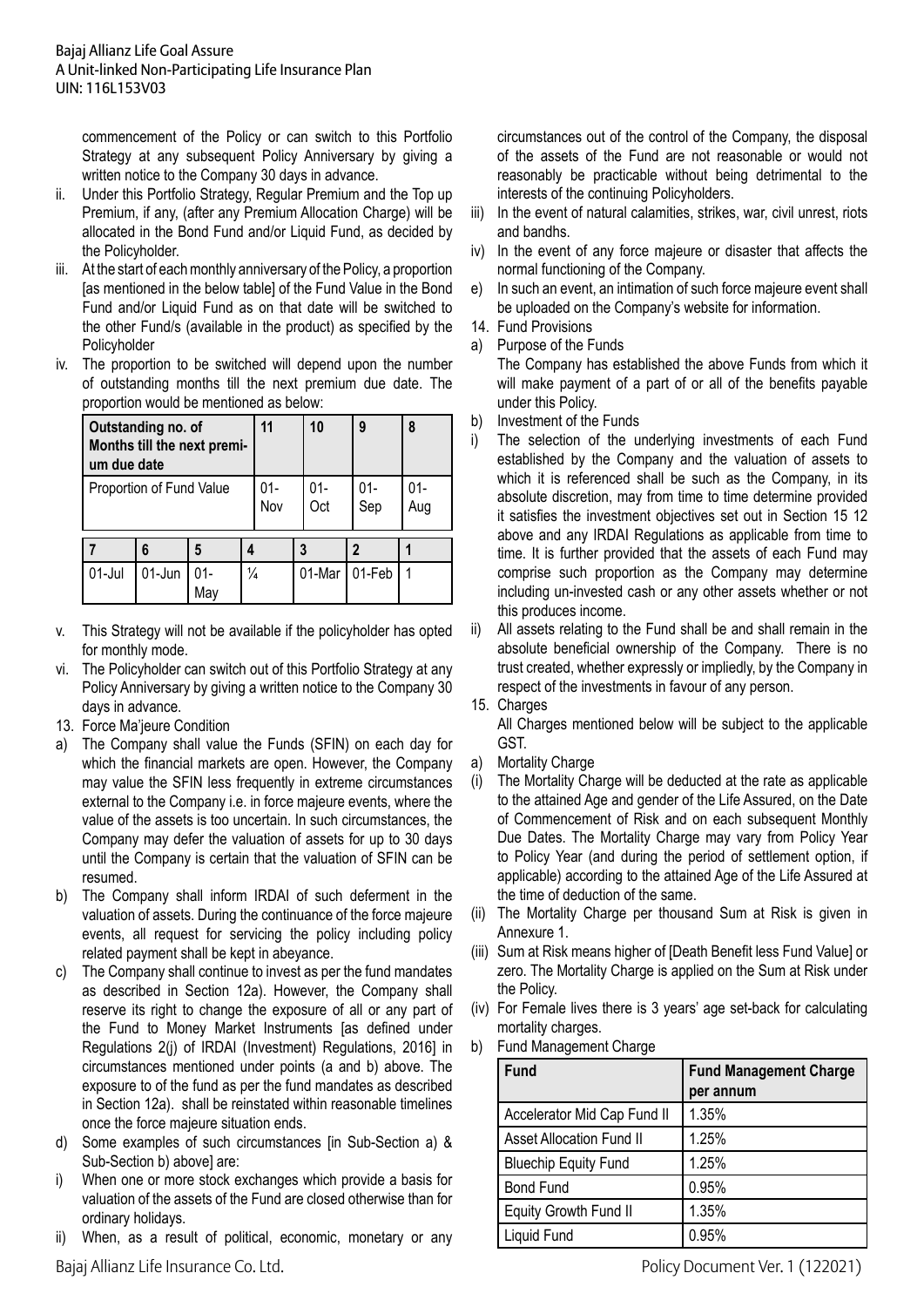| Pure Stock Fund                         | 1.35% |
|-----------------------------------------|-------|
| Pure Stock Fund II                      | 1.30% |
| Flexi Cap Fund                          | 1.35% |
| Sustainable Equity Fund                 | 1.35% |
| <b>Discontinued Life Policy</b><br>Fund | 0.50% |

 This charge would be adjusted in Unit Price/NAV

c) Policy Administration Charge

 Rs. 400 p.a. from the first (1st) Policy Year deductible monthly at each Monthly Due Date inflating at 5% p.a. till the end of the Policy Term, capped to a maximum of Rs. 500 per month.

- d) Premium Allocation Charge Nil
- e) Miscellaneous Charge

 The Miscellaneous Charge will be of Rs.100 per applicable as mentioned in Section 11 above and Section 37 34 below shall be charged.

f) Discontinuance/Surrender Charge

The Discontinuance Charge, as per table below, shall be applicable to the Regular Premium Fund Value only, on the Date of Discontinuance of the Policy.

| <b>Where the Policy</b><br>is discontinued<br>during the Policy<br>Year | <b>Discontinuance</b><br>charge for the<br>policies having<br>annualized pre-<br>mium up to Rs.<br>50000/- | <b>Discontinuance</b><br>charge for the<br>policies having<br>annualized pre-<br>mium above Rs.<br>50000/- |
|-------------------------------------------------------------------------|------------------------------------------------------------------------------------------------------------|------------------------------------------------------------------------------------------------------------|
| 1                                                                       | Lower of 20% *<br>(AP or FV) subject<br>to maximum of Rs.<br>3,000                                         | Lower of 6% * (AP<br>or FV) subject to<br>maximum of Rs.<br>6,000                                          |
| 2                                                                       | Lower of 15% *<br>(AP or FV) subject<br>to maximum of Rs.<br>2,000                                         | Lower of 4% * (AP<br>or FV) subject to<br>maximum of Rs.<br>5,000                                          |
| 3                                                                       | Lower of 10% *<br>(AP or FV) subject<br>to maximum of Rs.<br>1,500                                         | Lower of 3% * (AP<br>or FV) subject to<br>maximum of Rs.<br>4,000                                          |
| 4                                                                       | Lower of 5% * (AP<br>or FV) subject to<br>maximum of Rs.<br>1,000                                          | Lower of 2% * (AP<br>or FV) subject to<br>maximum of Rs.<br>2,000                                          |
| 5 & above                                                               | Nil                                                                                                        | Nil                                                                                                        |

g) Revision of Charges

After taking due approval from the IRDAI, the Company reserves the right to revise the above mentioned Charges, except the Premium Allocation Charge and Mortality Charge, which are guaranteed not to change throughout the Policy Term:

i. Fund Management Charge up to a maximum of 1.35% per annum will be adjusted in the unit price/NAV for Asset Accelerator Mid Cap Fund II, Allocation Fund II, Bluechip Equity Fund, Bond Fund, Equity Growth Fund II, Liquid Fund, Pure Stock Fund, Pure Stock Fund II, Flexi Cap Fund, Sustainable Equity Fund and 0.50% p.a. for the Discontinued Life Policy Fund.

- ii. Policy Administration Charge up to a maximum of Rs. 500 per month.
- iii. Miscellaneous Charge up to a maximum of Rs. 500 per transaction
- iv. Partial Withdrawal Charge up to a maximum of Rs. 500/- per transaction
- v. Switching Charge up to a maximum of Rs. 500/- per transaction The Company will give a notice of three (3) months to the Policyholders for any changes in the above mentioned charges. The Policyholder/Life Assured who does not agree with the revised charges shall be allowed to surrender the Policy. Discontinuance/Surrender Charge will be applicable if the surrender is during the Lock-in Period, otherwise, not.
- 16. Recovery of Charges
- a) The Fund Management Charge as per Section 15b) above along with applicable GST and cess will be adjusted in the Unit Price/NAV of the Funds while calculating the Unit Price/NAV.
- b) The Policy Administration Charge [per Section 1815c) above], the Mortality Charges [per Section 15a) above] all along with GST will become due for deduction on each monthly due dates and will be recovered by the redemption of Units at the prevailing Unit Price/NAV.
- c) The Discontinuance/Surrender Charge as per Section 15f) above along with applicable GST and cess shall be applicable to the Regular Premium Fund Value only, on the Date of Discontinuance of Policy.
- d) Miscellaneous Charge per Section 15e) above, wherever applicable, will be recovered, as and when the Policyholder exercises the applicable options given under Section 11 above, by the redemption of Units at the prevailing Unit Price/NAV.
- e) In the event that the Units are held in more than one Fund, the cancellations of Units will be effected in the same proportion as the value of Units held in each Fund under the Policy. If the value of Units in any Fund falls to the extent that it is insufficient to support the deduction of proportionate monthly charges, then the same shall be deducted proportionately from the value of Units of the other Funds.
- 17. Unit Transactions
- a) Allocation of Units/Creation of Units
- For Regular Premium and Top-up Premium received in cash or local cheques or demand drafts, or requests for revival of a Discontinued Policy, settlement option in the case of death or switch in received by the Company, by the closing time for the day as specified by the IRDAI from time to time, the closing Unit Price/NAV of the day it is received shall be applicable. The closing time presently specified by the IRDAI is 3:00 pm
- ii) For Regular Premium and Top-up Premium received in cash or local cheques or demand drafts, or requests for revival of a Discontinued Policy settlement option in the case of death or switch in received by the Company, after the closing time for the day as specified by the IRDAI from time to time, the closing Unit Price/NAV of the next Business Day shall be applicable. The closing time presently prescribed by the IRDAI is 3:00 pm
- iii) For Regular Premium received through outstation cheques or demand drafts, the closing Unit Price/NAV of the Business Day on which the cheque/demand draft is cleared shall be applicable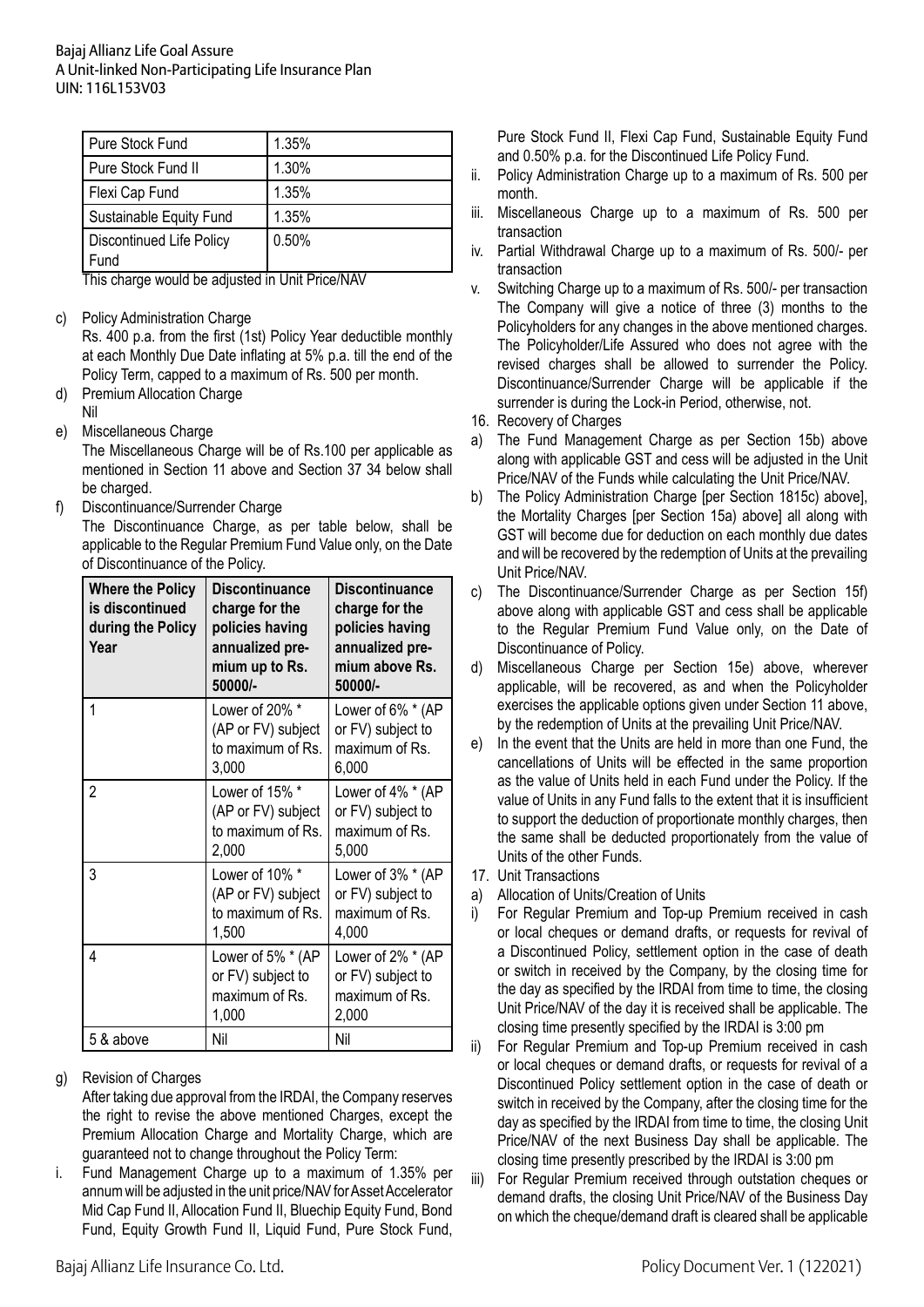- b) Redemption of Units/Cancellation of Units
- i) For written applications received by the Company from the Claimant for death, surrender, partial withdrawal, conversion to Discontinued Policy or switch out by the closing time for the day as specified by the IRDAI from time to time, the same day's closing Unit Price/NAV shall be applicable. The closing time presently prescribed by the IRDAI is 3:00 pm.
- For written applications received by the Company from the Claimant for death, surrender, partial withdrawal, conversion to Discontinued Policy or switch out after the closing time for the day as specified by the IRDAI from time to time, the closing Unit Price/NAV of the next Business Day shall be applicable. The closing time presently prescribed by the IRDAI is 3:00 pm. Non-Participation in Profits

The Policy enables the Policyholder to participate only in the investment performance of the Funds and shall not be deemed to confer any right to share in the assets, the profits or surplus of the business of the Company.

19. Fund Amendments

 After taking prior approval from IRDAI, the Company may carry out addition, closure or merger of the Funds available under this Policy.

20. Unit Statement

 The Company will issue a Unit Statement to the Policyholder at every Policy Anniversary or on the happening of any Unit transaction under the Policy except due to deduction of the Charges.

Part F

- General Conditions
- 21. Suicide Exclusion

 In case of death due to suicide within 12 months from the Date of Commencement Risk or from the date of latest revival of the Policy, whichever is later, the Claimant shall be entitled to the Fund Value, as available on the date of intimation of death. Any charges other than Fund Management Charges or Guarantee Charge recovered subsequent to the date of death shall be added to the Fund Value as at the date of intimation of death. There is no other exclusion applicable with respect.to death other than suicide clause.

- 22. Age Proof
- a) The Mortality Charge/s, payable under the Policy is calculated on the basis of the Life Assured's Age and gender as declared in the Proposal Form. If the Age has not been admitted by the Company, the Policyholder shall furnish such proof of Age as is acceptable to the Company and have the Age admitted.
- b) If the Age so admitted (the "correct Age") is found to be different from the Age declared in the Proposal Form, then without prejudice to the Company's other rights and remedies including those under the Insurance Act, 1938, the following actions shall be taken:
- i) If the correct Age is such as would have made the Life Assured uninsurable under this Policy, the Policy shall stand altered to such plan of assurance as is generally granted by the Company for the Life Assured's correct Age, which will be subject to the terms and conditions as are applicable to that plan of assurance. If it is not possible to grant any other plan of assurance, the Policy shall stand discontinued/terminated with immediate effect by the Company and:
- 1) If the Policy is discontinued before the completion of the Lockin Period, the Discontinuance Value, as per Section 10 above, shall become payable at the end of the Lock-in Period.
- 2) If the Policy is terminated after the completion of the Lock-in Period, the Surrender Benefit shall be payable immediately.
- ii) If the Life Assured's correct Age is higher than the Age declared in the Proposal Form, the Mortality Charge/s, payable under the Policy shall be altered corresponding to the correct Age of the Life Assured (the "corrected Mortality Charge") and the accumulated difference between the corrected Mortality Charge and the original Mortality Charge, from the Policy Commencement Date up to the date of such payment shall be recovered by the redemption of Units.
- iii) If the Life Assured's correct Age is lower than the Age declared in the Proposal Form, the Mortality Charge, payable under the Policy shall be altered corresponding to the correct Age of the Life Assured (the "corrected Mortality Charge") from the next Monthly Due Date.
- 23. Assignment

 Assignment should be in accordance with provisions of section 38 of the Insurance Act, 1938, as amended from time to time. [A Leaflet containing the simplified version of the provisions of section 38 of the Insurance Act, 1938, is enclosed in Annexure – AA for reference]

24. Nomination

Nomination should be in accordance with provisions of section 39 of the Insurance Act, 1938, as amended from time to time. [A Leaflet containing the simplified version of the provisions of section 39 of the Insurance Act, 1938, is enclosed in Annexure – BB for reference]

- 25. Termination Conditions
- a) All risk cover under the Policy will terminate immediately, and the Policy will terminate on payment of the last instalment.
- i) If the Policyholder has opted for the Settlement Option, as per Section 11e) above.
- b) This Policy shall automatically and immediately terminate on the earliest occurrence of any of the following events:
- i) On free look cancellation of the Policy, as per Section 6 above
- ii) On the foreclosure of the Policy, as per Section 26 below.
- iii) On the date of receipt of intimation of the death of the Life Assured (unless the Settlement Option as per Section 11e) above has been opted).
- iv) On payment of Discontinuance Value or Surrender Benefit.
- v) The Maturity Date, unless the Policyholder has opted for the Settlement Option as per Section 11e) above.
- vi) The expiry of the period of Settlement Option, if settlement option, as per Section 11e) above, has been opted.
- c) The risk covers shall automatically and immediately terminate on the earliest occurrence of any of the following events:
- i. On the date of receipt of intimation of the death of the Life Assured, if the settlement option, as per Section 11e) above, has been opted
- 26. Foreclosure:

 If the Fund Value at any time after three (3) Policy Years is lower than one (1) Annual Premium, the Policy shall be automatically foreclosed, and any Surrender Benefit shall be available to the Policyholder, as per the conditions in Section 9 above. The implementation of this will ensure that some benefit is made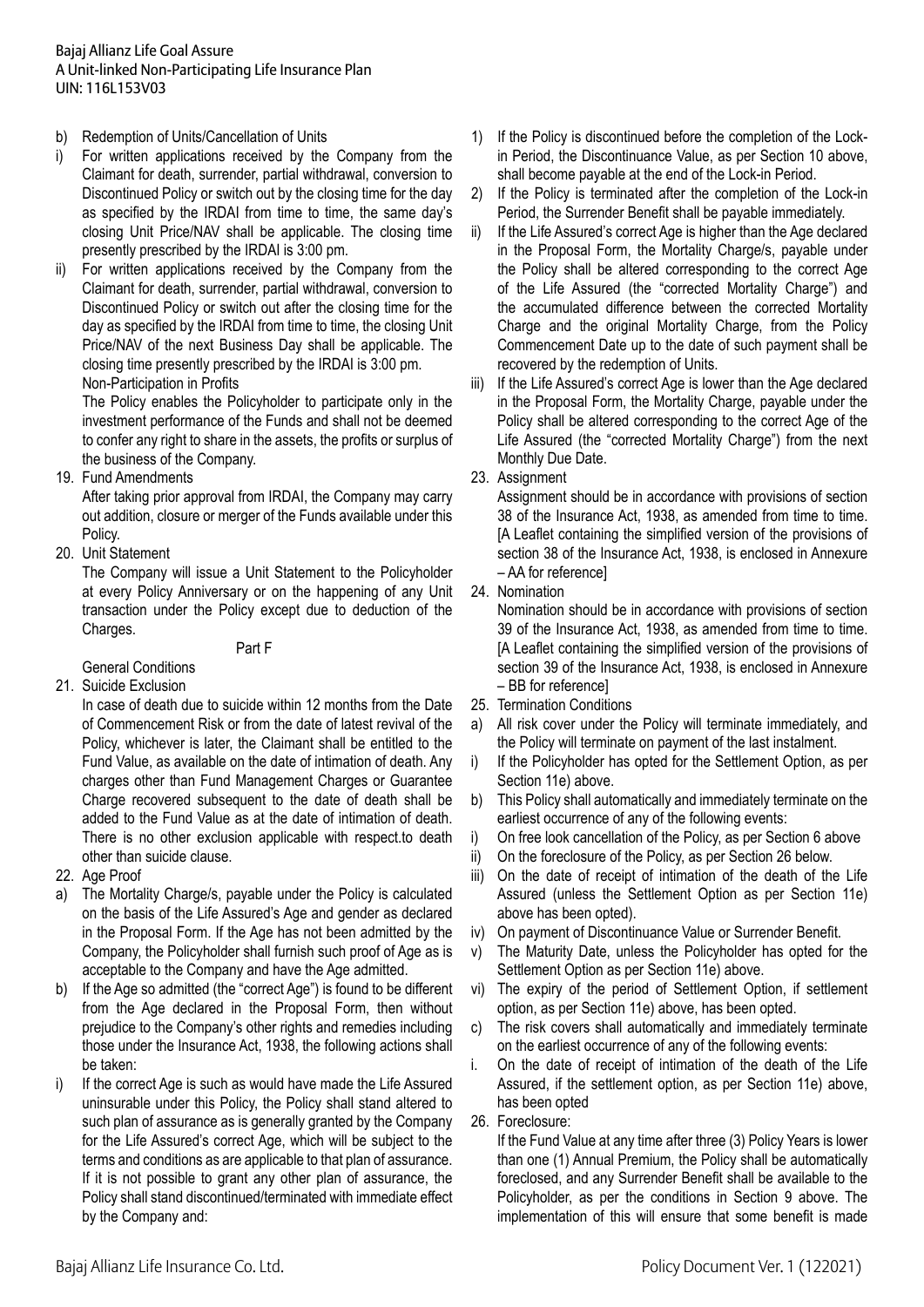available to the policyholder, which is fair to the policyholder. Before foreclosure of the policy, the policyholder will be given the option to pay any premiums due under the policy or to pay top-up premium, as applicable.

27. Fraud and Misrepresentation

Fraud and Misrepresentation would be dealt with in accordance with provisions of section 45 of the Insurance Act, 1938, as amended from time to time. [A Leaflet containing the simplified version of the provisions of section 45 of the Insurance Act, 1938, is enclosed in Annexure – CC for reference]

28. Notices

 Any notice [including discontinuance notice under Section 7 above], direction or instruction under this Policy which may be in writing or in any kind of electronic/digital format and if it is to:

- a) If the notice is to the Policyholder or the Life Assured:
- i) Shall be sent either by hand, post, courier, facsimile, Short Messaging Service (SMS), Voice call, e-mail or through any other digital/electronic media to the Policyholder or Life Assured to the address or communication/ correspondence details specified by the Policyholder in the Proposal Form or as per subsequent most recent change of address and/or communication/correspondence details intimation submitted by the Policyholder to the Company.
- ii) The Company shall not be responsible for any consequences arising out of non-intimation of change of the Policyholder's address and/or communication/correspondence details. In case the notice comes back to the Company undelivered to the Policyholder, after sufficient attempts, there shall be no obligation upon the Company to make further attempt again towards dispatch of the notice which was returned undelivered.
- b) If the notice is to the Company, then, it shall be submitted by hand, post, facsimile or E-mail: Bajaj Allianz Life Insurance Company Ltd., Bajaj Allianz House, Airport Road, Yerawada, Pune – 411 006 Toll Free No. 1800 209 7272 | Fax: 020-6602-6789 e-mail: customercare@bajajallianz.co.in
- 29. Electronic Transactions

The Policyholder agrees to adhere to and comply with all such terms and conditions as the Company may prescribe from time to time with regard to all transactions and hereby agrees and confirms that all transactions (other than those requiring a written notice or communication under this Policy) effected by or through facilities for conducting remote transactions including the Internet, World Wide Web, electronic data interchange, call centres, tele-service operations (whether voice, video, data or combination thereof) or by means of electronic, computer, automated machines network or through other means of telecommunication, established by or on behalf of the Company, for and in respect of the Policy or its terms, or the Company's other products and services, shall constitute legally binding and valid transactions when done in adherence to and in compliance with the laws of the land and with the Company's terms and conditions for such facilities, as may be prescribed from time to time.

30. Currency

 All amounts payable either to or by the Company shall be payable in India and in Indian Currency.

31. Waiver

Failure or neglect by either party to enforce at any time the provisions of this Policy shall not be construed or be deemed to be a waiver of either party's right here-in nor in anyway affect the validity of the whole or any part of this Policy nor prejudice either party's right to take subsequent action

32. Modifications

This Policy Document constitutes the complete contract of insurance. This Policy Document cannot be changed or varied except by a Policy endorsement in writing and signed by an officer of the Company authorized for this purpose.

33. Payment of Death Claim

 The benefit as per Section 5a) above is payable to the Claimant. The Company shall be under no obligation to make any payment of benefit, unless and until the Company has received from the Claimant (at no expense to the Company) any information and documentation it requests, including but not limited to:

- a) Written notice as soon as possible and in any event preferably within 180 days of the death of the Life Assured, and the circumstances resulting in the death of the Life Assured.
- b) The claimant's proof of entitlement to receive payment under the Policy.
- c) Original Policy Document.
- d) Original death certificate of the Life Assured issued by a competent authority.
- e) Medical cause of death, certificate from the doctor who last attended to the Life Assured or the hospital in which the death occurred, if applicable.
- f) If the death is due to unnatural causes including an accident; a copy of First Information Report (FIR) and Post Mortem Report (PMR). For claiming Death Benefit, copy of FIR and PMR shall be mandatory.
- g) Any other document as may be sought for looking into the facts and circumstances resulting to a claim under the Policy.
- h) Without prejudice to the right of the Company to require any of the documents as mentioned herein above to examine the admissibility of claim for the Death Benefit under the Policy, the Company may at its sole discretion, consider claims where the claimant is unable to submit required documents.

 All claims lodged beyond a period of three (3) years from the date of death must be supported by a declaration of the Claimant explaining the reasons for not lodging a claim earlier and suitably demonstrate to the satisfaction of the Company that the reasons for delay was on account of facts beyond the control of Claimant.

The Company shall be under no obligation to make any payment under Section 5b) above w.r.t Maturity Benefit unless and until the Company has received from the Claimant any information and documentation it requests, including but not limited to:

- i) The Claimant's proof of entitlement to receive payment under the Policy.
- ii) Original Policy Document.
- iii) Any other document as asked for by the Company depending on the facts and circumstances of each case.
- iv) Without prejudice to the right of the Company to insist for any of the documents as mentioned herein above to examine the admissibility of claim for the benefits under the Policy, the Company may consider claims where the Claimant is unable to submit required documents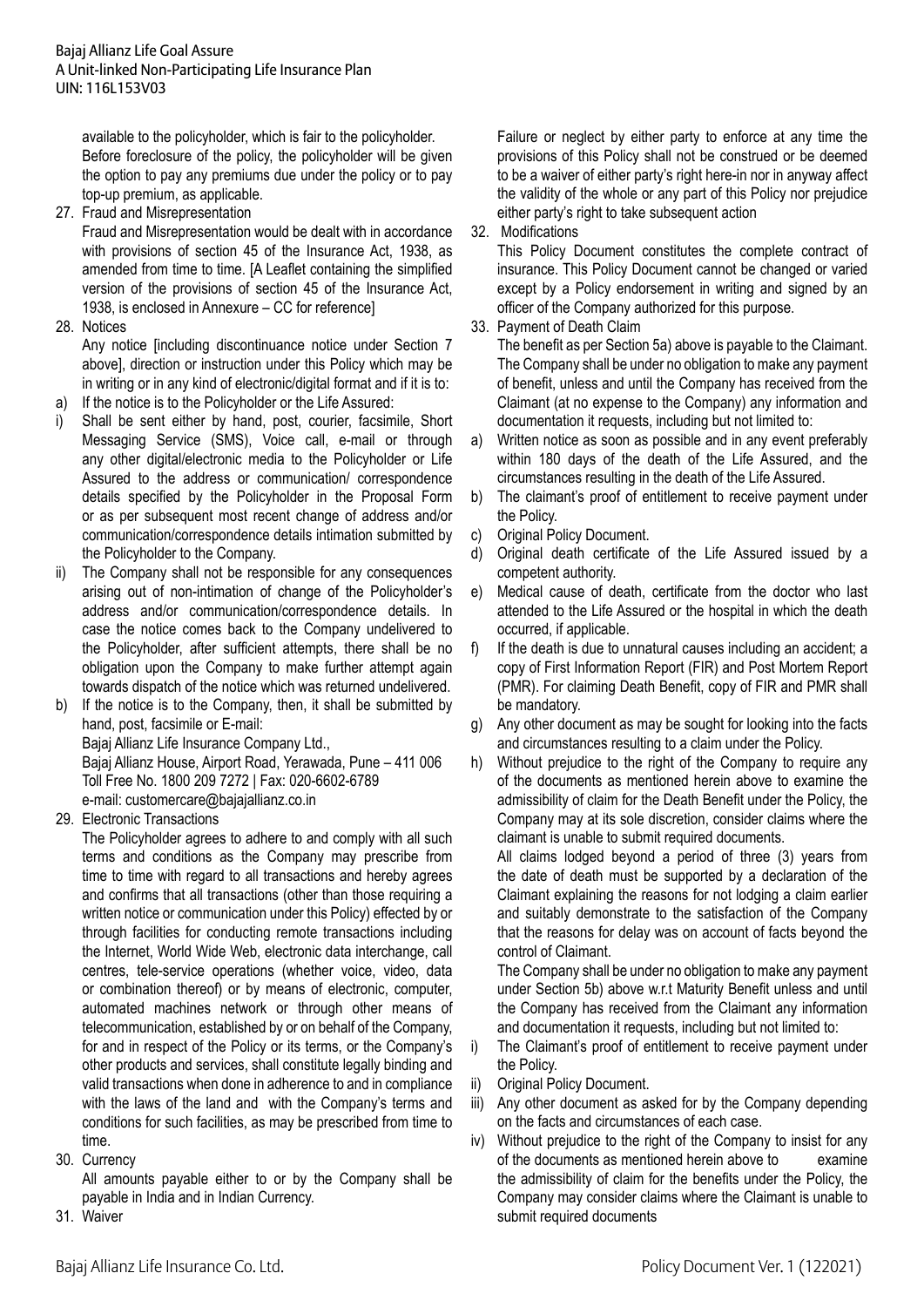The Company reserves the right to consider delayed claims on merits only on satisfaction that there were sufficient grounds for not preferring a claim within time.

- 34. Loss of Policy Document
- a) If the Policy Document is lost or destroyed, then, subject to Sub–Section c) below, at the request of the Policyholder, the Company, if satisfied that the Policy Document has been lost or destroyed, will issue a copy Policy Document duly endorsed to show that it is issued following the loss or destruction of the original Policy Document. . The Company will charge a fee for the issuance of a copy of the Policy Document. Currently, for issuance of duplicate Policy Document, a fee of Rs. 100 plus a Stamp Duty fee (as applicable for the applicable State/Union-Territory) is being charged
- b) Upon the issuance of a copy Policy Document the original Policy Document will cease to have any legal effect.
- c) The Company reserves the right to make such investigations into and call for such evidence of the loss or destruction of the Policy Document at the expense of the Policyholder, as it considers necessary before issuing a copy of the Policy Document.
- d) It is hereby understood and agreed that the Policyholder will protect the Company and hold the Company harmless from and against any claims, costs, expenses, awards or judgments arising out of or howsoever connected with the original Policy Document or arising out of the issuance of a copy of the Policy Document.
- 35. Governing Law

 Any and all disputes arising out of and under this Policy shall be governed by and determined in accordance with Indian law and by the Indian courts.

36. Taxation

Payment of taxes, including GST, as applicable, shall be the responsibility of the Policyholder .The Policyholder agrees to pay or allows the Company to deduct from the Unit Account or any of the benefits payable under this Policy, a sum on account of any tax, including GST or other payment which may be imposed by any legislation, order, regulation or otherwise, upon the Company, Policyholder or any other Beneficiary, which in the opinion of the Company is necessary and appropriate.

Part G

37. Grievance Redressal

In case you have any query or compliant/grievance, you may contact the Grievance Officer of any nearest Customer Care Center at Branch Office of the Company during the Company's office hours from 9 am to 6 pm. Alternatively, you may communicate with the Company:

 By post at: Customer Care Desk,

 Bajaj Allianz Life Insurance Company Ltd.,

 Bajaj Allianz House, Airport Road, Yerawada, Pune - 411006 By Phone at: Toll Free No. 1800 209 7272 | By Fax at: 020- 6602-6789

 By Email: customercare@bajajallianz.co.in

 In case you are not satisfied with the resolution provided to you by the above office, or have not received any response within 10 days, or you have any suggestion in respect of this Policy or on the functioning of the office, you may contact the following official for resolution:

 Grievance Redressal Officer,

 Bajaj Allianz Life Insurance Company Ltd.

 Bajaj Allianz House, 5th floor, Airport Road Yerawada, Pune, District – Pune, Maharashtra -411006

 Tel. No: 1800- 209- 7272 | Fax: (+91 20) 40111502

 Email ID: gro@bajajallianz.co.in

 If Policyholder is not satisfied with the response or does not receive a response from the Company within fifteen (15) days, he may approach the IRDAI Grievance Cell Centre (IGCC) on the following contact details:

 By Phone: TOLL FREE NO: 155255

 By Email: complaints@irdai.gov.in

 By post at: Consumer Affairs Department Insurance Regulatory and

 Development Authority of India

Sy. No. 115/1, Financial District, Nanakramguda, Gachibowli, Hyderabad – 500 032.

 By Fax at: +91- 40 – 6678 9768

 The Policyholder can also register his complaint online at http:// www.igms.irda.gov.in/

- 38. Ombudsman
- a) In case you are not satisfied with the decision/resolution of the Company, you may approach the Insurance Ombudsman if your grievance pertains to any of the following:
- i) Delay in settlement of claim
- ii) Any partial or total repudiation of claims
- iii) Disputes over premium paid or payable in terms of insurance policy
- iv) Misrepresentation of policy terms and conditions
- v) Legal construction of insurance policies in so far as the dispute relates to claim
- vi) Policy servicing related grievances against insurers and their agents and intermediaries
- vii) Issuance of Life insurance policy, which is not in conformity with the proposal form submitted by the proposer
- viii) Non-issuance of insurance policy after receipt of premium Any other matter resulting from the violation of provisions of the Insurance Act, 1938 or the regulations, circulars, guidelines or instructions issued by the IRDAI from time to time or the terms and conditions of the Policy, in so far as they relate to issues mentioned at Sub-Section (i) to (vi) above.
- b) The address of the Insurance Ombudsman is provided as Address and Contact details of Ombudsman Centers attached herewith. For the latest list of insurance ombudsman, please refer to the IRDA website at https://www.irdai.gov.in/ Please refer to the Ombudsman website at http://www.gbic. co.in/ombudsman.html
- c) The complaint should be made in writing and duly signed by the complainant or by his legal heirs, nominee or assignee with full details of the complaint with supporting documents, name and address of the complainant, and the name of the branch or office of the insurer against whom the complaint is made
- d) Also please note that as per provision 14(3) of the Insurance Ombudsman Rules, 2017, the complaint to the Ombudsman can be made
- i) Only if the grievance has been rejected by the grievance redressal mechanism of the Company or no reply is received within a period of one month from the date of receipt of the grievance by the insurer or the Complainant is not satisfied with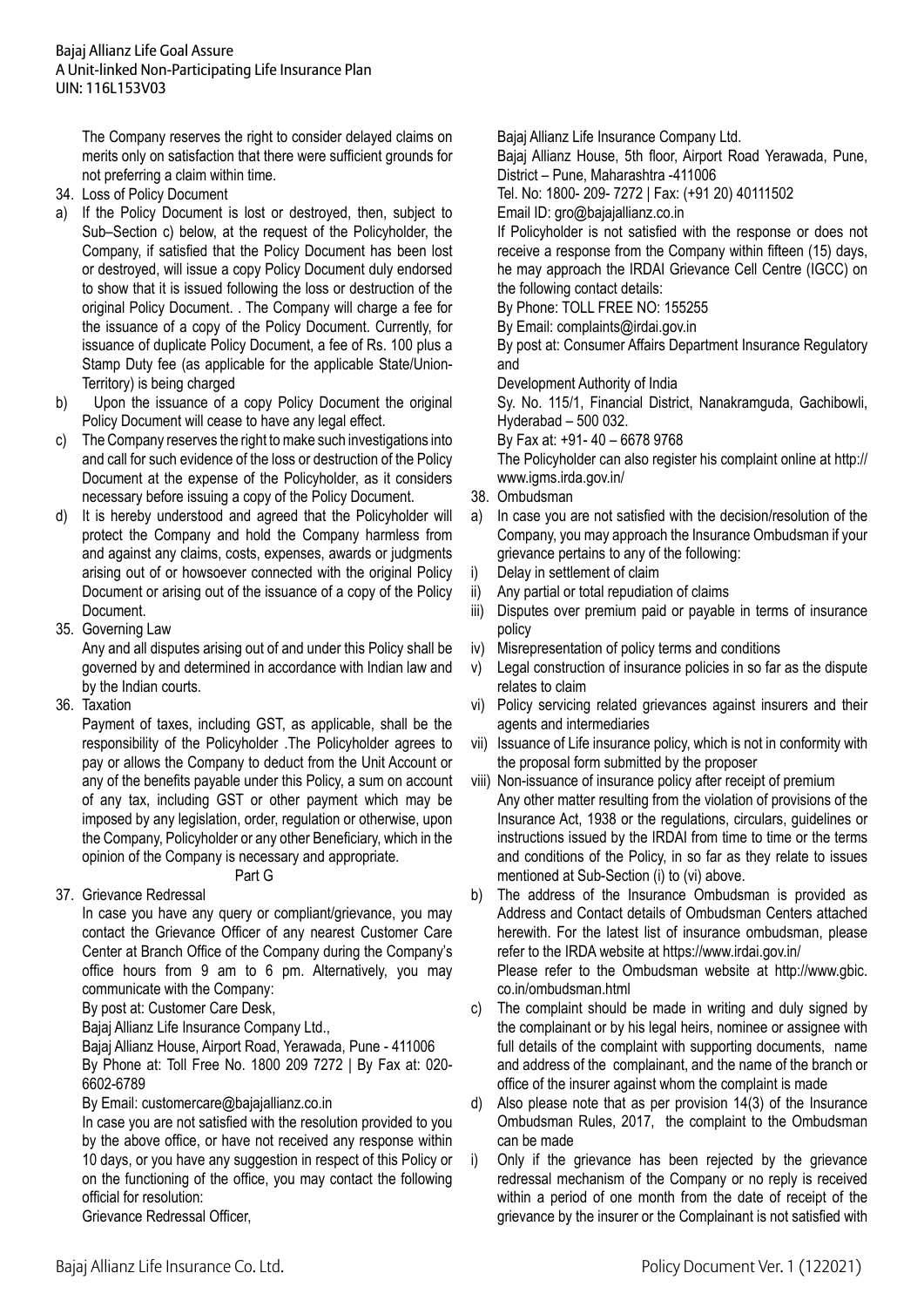the response of the insurer.

ii) The complaint should be filed within a period of one year from the date of receipt of order of rejection or decision by the Company or expiry of one month from the date of sending the written representation to insurer.

Where the subject matter of complaint should not be such where proceedings are pending before or disposed of by any court or consumer forum or arbitrator.

 THIS IS AN IMPORTANT DOCUMENT AND SHOULD BE PRESERVED SAFELY. PLEASE CHECK THE POLICY DOCUMENT UPON RECEIPT, AND IF ANY MISTAKE OR ERROR IS FOUND, THE SAME BE INFORMED IMMEDIATELY TO BAJAJ ALLIANZ LIFE INSURANCE COMPANY LIMITED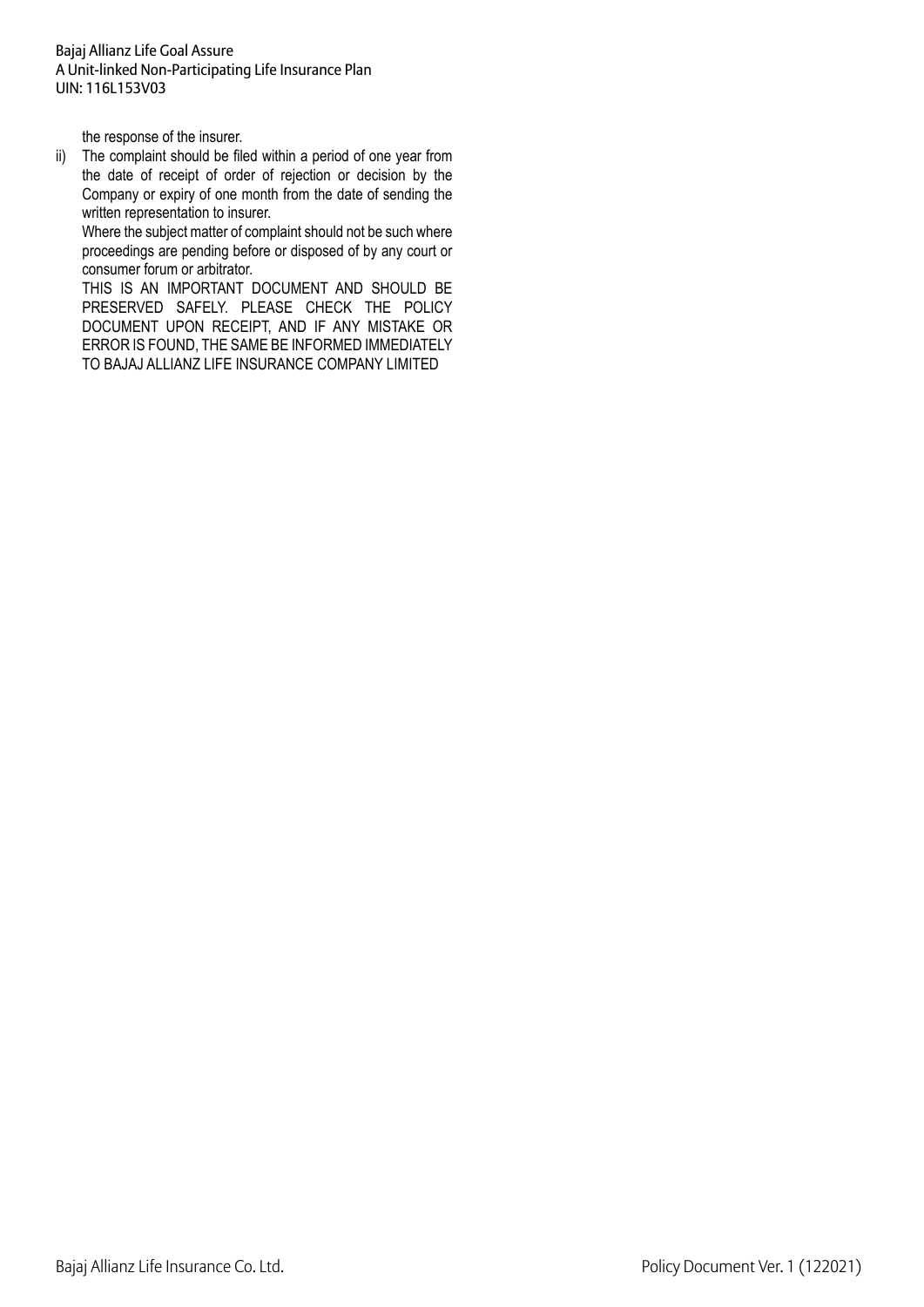# Address & Contact Details of Ombudsman Centres

In case you have any grievance, you may approach the Company Grievance Cell. In case you are not satisfied with the decision/resolution of the Company or if your complaint is not resolved/ not satisfied/not responded<br>for 3

| Office of the<br><b>Ombudsman</b> | <b>Contact Details</b>                                                                                                                                                                                                                                               | <b>Areas of Jurisdiction</b>                                                                                                                                                                                                                                                                                                                                                                                                                                                                |  |
|-----------------------------------|----------------------------------------------------------------------------------------------------------------------------------------------------------------------------------------------------------------------------------------------------------------------|---------------------------------------------------------------------------------------------------------------------------------------------------------------------------------------------------------------------------------------------------------------------------------------------------------------------------------------------------------------------------------------------------------------------------------------------------------------------------------------------|--|
| AHMEDABAD                         | Insurance Ombudsman, Office of the Insurance Ombudsman, Jeevan Prakash<br>Building, 6th floor, Tilak Marg, Relief Road, Ahmedabad - 380 001. Tel.: 079 -<br>25501201/02/05/06 Email: bimalokpal.ahmedabad@cioins.co.in                                               | Gujarat, Dadra & Nagar Haveli, Daman and Diu                                                                                                                                                                                                                                                                                                                                                                                                                                                |  |
| <b>BENGALURU</b>                  | Insurance Ombudsman, Office of the Insurance Ombudsman, Jeevan Soudha<br>Building, PID No. 57-27-N-19, Ground Floor, 19/19, 24th Main Road, JP Nagar, 1st<br>Phase, Bengaluru - 560 078. Tel.: 080 - 26652048 / 26652049 Email:<br>bimalokpal.bengaluru@cioins.co.in | Karnataka                                                                                                                                                                                                                                                                                                                                                                                                                                                                                   |  |
| <b>BHOPAL</b>                     | Insurance Ombudsman, Office of the Insurance Ombudsman, Janak Vihar<br>Complex, 2nd Floor, 6, Malviya Nagar, Opp. Airtel Office, Near New Market, Bhopal<br>-462 003. Tel.: 0755 - 2769201 / 2769202 /Fax: 0755 - 2769203 Email:<br>bimalokpal.bhopal@cioins.co.in   | Madhya Pradesh & Chhattisgarh                                                                                                                                                                                                                                                                                                                                                                                                                                                               |  |
| <b>BHUBANESHWAR</b>               | Insurance Ombudsman, Office of the Insurance Ombudsman, 62, Forest Park,<br>BHUBANESHWAR-751 009. Tel .:- 0674-2596461 / 455 Fax: 0674 - 2596429<br>Email bimalokpal.bhubaneswar@cioins.co.in                                                                        | Orissa                                                                                                                                                                                                                                                                                                                                                                                                                                                                                      |  |
| <b>CHANDIGARH</b>                 | Insurance Ombudsman, Office of the Insurance Ombudsman, S.C.O. No.101-103,<br>2nd Floor, Batra Building. Sector 17-D, CHANDIGARH-160 017. Tel.:- 0172-<br>2706196 /468 / Fax: 0172-2708274 Email bimalokpal.chandigarh@cioins.co.in                                  | Punjab, Haryana, (excluding 4 districts viz Gurugram, Faridabad,<br>Sonepat and Bahadurgarh), Himachal Pradesh, Jammu & Kashmir,<br>Chandigarh                                                                                                                                                                                                                                                                                                                                              |  |
| <b>CHENNAI</b>                    | Insurance Ombudsman, Office of the Insurance Ombudsman, Fathima Akhtar<br>Court, 4th Floor, 453 (old 312), Anna Salai, Teynampet, CHENNAI-600 018.<br>Tel.:- 044-24333668 /5284 /Fax: 044-24333664 Email<br>bimalokpal.chennai@cioins.co.in                          | Tamil Nadu, Pondicherry Town and Karaikal (which are part of<br>Pondicherry)                                                                                                                                                                                                                                                                                                                                                                                                                |  |
| <b>NEW DELHI</b>                  | Insurance Ombudsman, Office of the Insurance Ombudsman, 2/2 A, Universal<br>Insurance Bldg., Asaf Ali Road, NEW DELHI-110 002. Tel.:- 011-23239633 /<br>23237532 / Fax: 011-23230858 Email bimalokpal.delhi@cioins.co.in                                             | Delhi, 4 Districts of Haryana viz. Gurugram, Faridabad, Sonepat and<br>Bahadurgarh                                                                                                                                                                                                                                                                                                                                                                                                          |  |
| <b>GUWAHATI</b>                   | Insurance Ombudsman, Office of the Insurance Ombudsman, "Jeevan Nivesh", 5th<br>Floor, Near Panbazar Overbridge, S.S. Road, GUWAHATI-781 001 (ASSAM).<br>Tel.:- 0361-2132204/5 / Fax: 0361-2732937 Email<br>bimalokpal.guwahati@cioins.co.in                         | Assam, Meghalaya, Manipur, Mizoram, Arunachal Pradesh, Nagaland<br>and Tripura                                                                                                                                                                                                                                                                                                                                                                                                              |  |
| <b>HYDERABAD</b>                  | Insurance Ombudsman, Office of the Insurance Ombudsman, 6-2-46, 1st Floor,<br>Moin Court, A.C. Guards, Lakdi-Ka-Pool, HYDERABAD-500 004. Tel: 040-<br>65504123/23312122 / Fax: 040-23376599 Email<br>bimalokpal.hyderabad@cioins.co.in                               | Andhra Pradesh, Telangana, Yanam – and a part of the Territory of<br>Pondicherry                                                                                                                                                                                                                                                                                                                                                                                                            |  |
| JAIPUR                            | Insurance Ombudsman, Office of the Insurance Ombudsman, Jeevan Nidhi - II<br>Bldg., Gr. Floor, Bhawani Singh Marg, Jaipur - 302 005. Tel.: 0141 - 2740363<br>Email: bimalokpal.jaipur@cioins.co.in                                                                   | Rajasthan                                                                                                                                                                                                                                                                                                                                                                                                                                                                                   |  |
| <b>KOCHI</b>                      | Insurance Ombudsman, Office of the Insurance Ombudsman, 2nd Floor, CC<br>27/2603, Pulinat Bldg., Opp. Cochin Shipyard, M.G. Road, ERNAKULAM-682 015.<br>Tel: 0484-2358759 / 2359338 / Fax: 0484-2359336 Email<br>bimalokpal.ernakulam@cioins.co.in                   | Kerala, Lakshadweep, Mahe - a part of UT of Pondicherry                                                                                                                                                                                                                                                                                                                                                                                                                                     |  |
| <b>KOLKATA</b>                    | Office of the Insurance Ombudsman, 4th Floor, Hindusthan Bldg. Annexe, 4, C.R.<br>Avenue, Kolkatta - 700 072. Tel: 033 22124339/(40) / Fax: 033 22124341<br>Email: bimalokpal.kolkata@cioins.co.in                                                                   | West Bengal, Andaman & Nicobar Islands, Sikkim                                                                                                                                                                                                                                                                                                                                                                                                                                              |  |
| <b>LUCKNOW</b>                    | Insurance Ombudsman, Office of the Insurance Ombudsman, Jeevan Bhawan,<br>Phase-2, 6th Floor, Nawal Kishore Road, Hazaratganj, LUCKNOW-226 001. Tel:<br>0522 -2231331/30 / Fax: 0522-2231310 Email bimalokpal.lucknow@cioins.co.in                                   | Districts of Uttar Pradesh: Laitpur, Jhansi, Mahoba, Hamirpur, Banda,<br>Chitrakoot, Allahabad, Mirzapur, Sonbhabdra, Fatehpur, Pratapgarh,<br>Jaunpur, Varanasi, Gazipur, Jalaun, Kanpur, Lucknow, Unnao, Sitapur,<br>Lakhimpur, Bahraich, Barabanki, Raebareli, Sravasti, Gonda, Faizabad,<br>Amethi, Kaushambi, Balrampur, Basti, Ambedkarnagar, Sultanpur,<br>Maharajgang, Santkabirnagar, Azamgarh, Kushinagar, Gorkhpur,<br>Deoria, Mau, Ghazipur, Chandauli, Ballia, Sidharathnagar. |  |
| <b>MUMBAI</b>                     | Insurance Ombudsman, Office of the Insurance Ombudsman, 3rd Floor, Jeevan<br>Seva Annexe, S.V. Road, Santacruz(W), MUMBAI-400 054. Tel: 022 - 26106552<br>/(960)/ Fax: 022-26106052 Email bimalokpal.mumbai@cioins.co.in                                             | Goa, Mumbai Metropolitan Region excluding Navi Mumbai & Thane                                                                                                                                                                                                                                                                                                                                                                                                                               |  |
| <b>NOIDA</b>                      | Office of the Insurance Ombudsman, Bhagwan Sahai Palace, 4th Floor, Main<br>Road, Naya Bans, Sector 15, G.B. Nagar, Noida. Tel.: 0120-2514250/52/53 Email:<br>bimalokpal.noida@cioins.co.in                                                                          | State of Uttaranchal and the following Districts of Uttar Pradesh:<br>Agra, Aligarh, Bagpat, Bareilly, Bijnor, Budaun, Bulandshehar, Etah,<br>Kanooj, Mainpuri, Mathura, Meerut, Moradabad, Muzaffarnagar,<br>Oraiyya, Pilibhit, Etawah, Farrukhabad, Firozbad, Gautambodhanagar,<br>Ghaziabad, Hardoi, Shahjahanpur, Hapur, Shamli, Rampur, Kashganj,<br>Sambhal, Amroha, Hathras, Kanshiramnagar, Saharanpur                                                                              |  |
| PATNA                             | Office of the Insurance Ombudsman, 1st Floor, Kalpana Arcade Building, Bazar<br>Samiti Road, Bahadurpur, Patna 800 006. Tel.: 0612-2680952 Email:<br>bimalokpal.patna@cioins.co.in                                                                                   | Bihar, Jharkhand                                                                                                                                                                                                                                                                                                                                                                                                                                                                            |  |
| <b>PUNE</b>                       | Office of the Insurance Ombudsman, Jeevan Darshan Bldg., 3rd Floor, C.T.S.<br>No.s. 195 to 198, N.C. Kelkar Road, Narayan Peth, Pune - 411 030. Tel.: 020 -<br>41312555 Email: bimalokpal.pune@cioins.co.in                                                          | Maharashtra, Area of Navi Mumbai and Thane excluding Mumbai<br>Metropolitan Region                                                                                                                                                                                                                                                                                                                                                                                                          |  |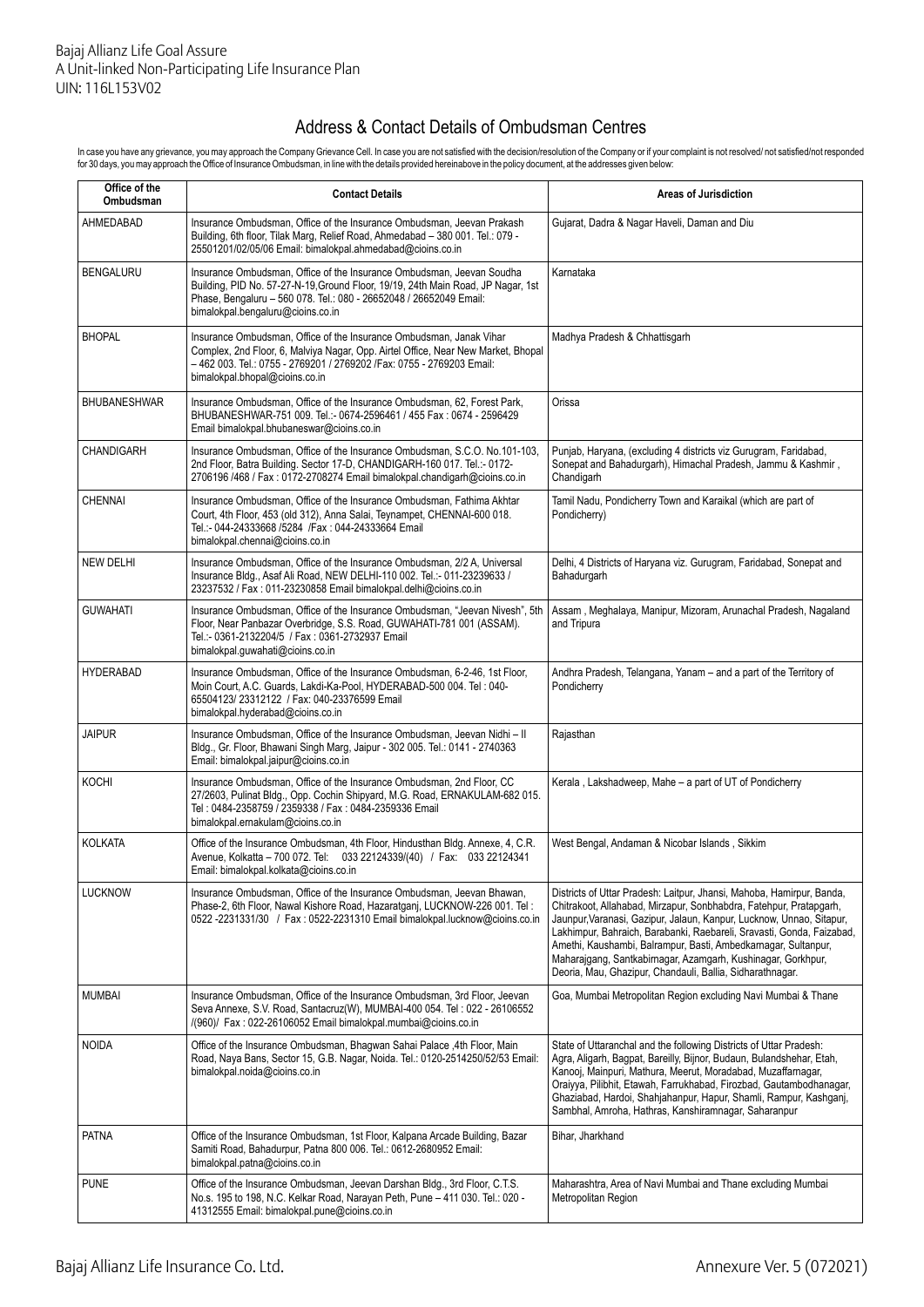Annexure AA

Section 38 of Insurance Act, 1938, as amended from time to time – Assignment and Transfer of Insurance Policies Assignment or transfer of a Policy should be in accordance with section 38 of the Insurance Act, 1938, as amended by The Insurance Laws (Amendment) Act, 2015 dated 20.03.2015. The extant provisions in this regard are as follows:

- 1. This Policy may be transferred / assigned, wholly or in part, with or without consideration.
- 2. An assignment may be effected in a Policy by an endorsement upon the Policy itself or by a separate instrument under notice to the Company. 3. The instrument of assignment should indicate the fact of transfer or assignment and the reasons for the assignment or transfer, antecedents
- of the assignee and terms on which assignment is made.
- 4. The assignment must be signed by the transferor or assignor or duly authorized agent and attested by at least one witness.
- 5. The transfer of assignment shall not be operative as against the Company until a notice in writing of the transfer or assignment and either the said endorsement or instrument itself or copy there of certified to be correct by both transferor and transferee or their duly authorized agents have been delivered to the Company.
- 6. Fee to be paid for assignment or transfer can be specified by the IRDAI through Regulations.
- 7. On receipt of notice with fee, the insurer should Grant a written acknowledgement of receipt of notice. Such notice shall be conclusive evidence against the Company of duly receiving the notice.
- 8. If the Company maintains one or more places of business, such notices shall be delivered only at the place where the Policy is being serviced.
- 9. The Company may accept or decline to act upon any transfer or assignment or endorsement, if it has sufficient reasons to believe that it is (a) not bona-fide or (b) not in the interest of the Policyholder / Life Assured or (c) not in public interest or (d) is for the purpose of trading of the Policy.
- 10. Before refusing to act upon endorsement, the Company should record the reasons in writing and communicate the same in writing to Policyholder within 30 days from the date of Policyholder giving a notice of transfer or assignment.
- 11. In case of refusal to act upon the endorsement by the Company, any person aggrieved by the refusal may prefer a claim to IRDAI within 30 days of receipt of the refusal letter from the Company.
- 12. The priority of claims of persons interested in the Policy would depend on the date on which the notices of assignment or transfer is delivered to the Company; where there are more than one instruments of transfer or assignment, the priority will depend on dates of delivery of such notices. Any dispute in this regard as to priority should be referred to IRDAI.
- 13. Every assignment or transfer shall be deemed to be absolute assignment or transfer and the assignee or transferee shall be deemed to be absolute assignee or transferee, except
- where assignment or transfer is subject to terms and conditions of transfer or assignment OR
- b. where the transfer or assignment is made upon condition that
- i. the proceeds under the Policy shall become payable to Policyholder or Nominee(s) in the event of assignee or transferee dying before the Life Assured OR
- ii. the Life Assured surviving the Policy Term
- Such conditional assignee will not be entitled to obtain a loan on Policy or surrender the Policy. This provision will prevail notwithstanding any law or custom having force of law which is contrary to the above position.
- 14. In other cases, the Company shall, subject to terms and conditions of assignment, recognize the transferee or assignee named in the notice as the absolute transferee or assignee and such person
- a. shall be subject to all liabilities and equities to which the transferor or assignor was subject to at the date of transfer or assignment and
- b. may institute any proceedings in relation to the Policy
- obtain loan under the Policy or surrender the Policy without obtaining the consent of the transferor or assignor or making him a party to the proceedings
- 15. Any rights and remedies of an assignee or transferee of the Policy under an assignment or transfer effected before commencement of The Insurance Laws (Amendment) Act, 2015 shall not be affected by this section.

[Disclaimer: Section 38 of the Insurance Act, 1938, as amended from time to time shall be applicable. Policy Holders are advised to refer to Original text of Section 38 as amended from time to time for complete and accurate details.]

#### Annexure BB

Section 39 of the Insurance Act, 1938, as amended from time to time – Nomination by Policyholder Nomination of a life insurance Policy is as below in accordance with Section 39 of the Insurance Act, 1938, as amended by The Insurance Laws (Amendment) Act, 2015 dated 20.03.2015. The extant provisions in this regard are as follows:

- 1. The Policyholder of a life insurance Policy on his own life may nominate a person or persons to whom money secured by the Policy shall be paid in the event of his death.
- 2. Where the Nominee is a minor, the Policyholder may appoint any person to receive the money secured by the policy in the event of Policyholder's death during the minority of the Nominee. The manner of appointment to be laid down by the Company.
- 3. Nomination can be made at any time before the maturity of the Policy.
- 4. Nomination may be incorporated in the text of the Policy itself or may be endorsed on the Policy communicated to the Company and can be registered by the Company in the records relating to the Policy.
- 5. Nomination can be cancelled or changed at any time before Policy matures, by an endorsement or a further endorsement or a will as the case may be.
- 6. A notice in writing of change or cancellation of nomination must be delivered to the Company for the Company to be liable to such Nominee. Otherwise, Company will not be liable if a bona-fide payment is made to the person named in the text of the Policy or in the registered records of the Company.
- 7. Fee to be paid to the Company for registering change or cancellation of a nomination can be specified by the IRDAI through Regulations.
- 8. On receipt of notice with fee, the Company should grant a written acknowledgement to the Policyholder of having registered a nomination or cancellation or change thereof.